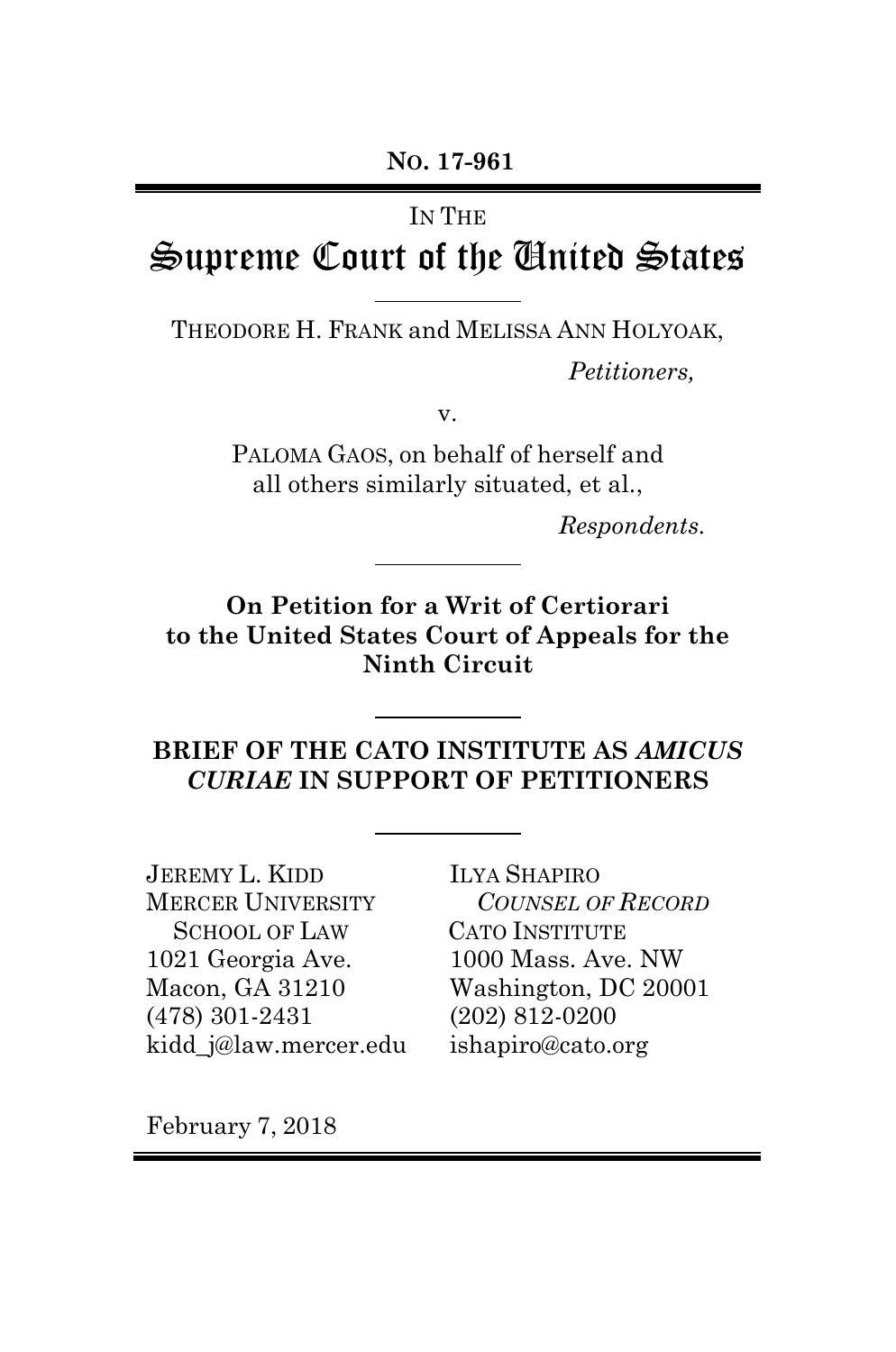#### **QUESTION PRESENTED**

Federal Rule of Civil Procedure 23(e)(2) requires that a settlement that binds class members be "fair, reasonable, and adequate." In this case, the Ninth Circuit upheld approval of a settlement that disposed of absentee class members' claims while providing those class members no relief at all. Breaking with the Second, Third, Fifth, Seventh, and Eighth Circuits, the Ninth Circuit held that the settlement's award of \$5.3 million to six organizations that had prior relationships with class counsel and/or defendants was a fair and adequate remedy under the trust-law doctrine of *cy pres*. The question presented is:

Whether the Due Process Clause of the Fifth Amendment, the Free Speech Clause of the First Amendment, and Federal Rule of Civil Procedure 23(e)(2) require courts to reject proposed *cy pres* class action settlements that deprive class members of their legal remedies and compel speech approved of by class counsel, defendants, and the court without meaningful consent by class members.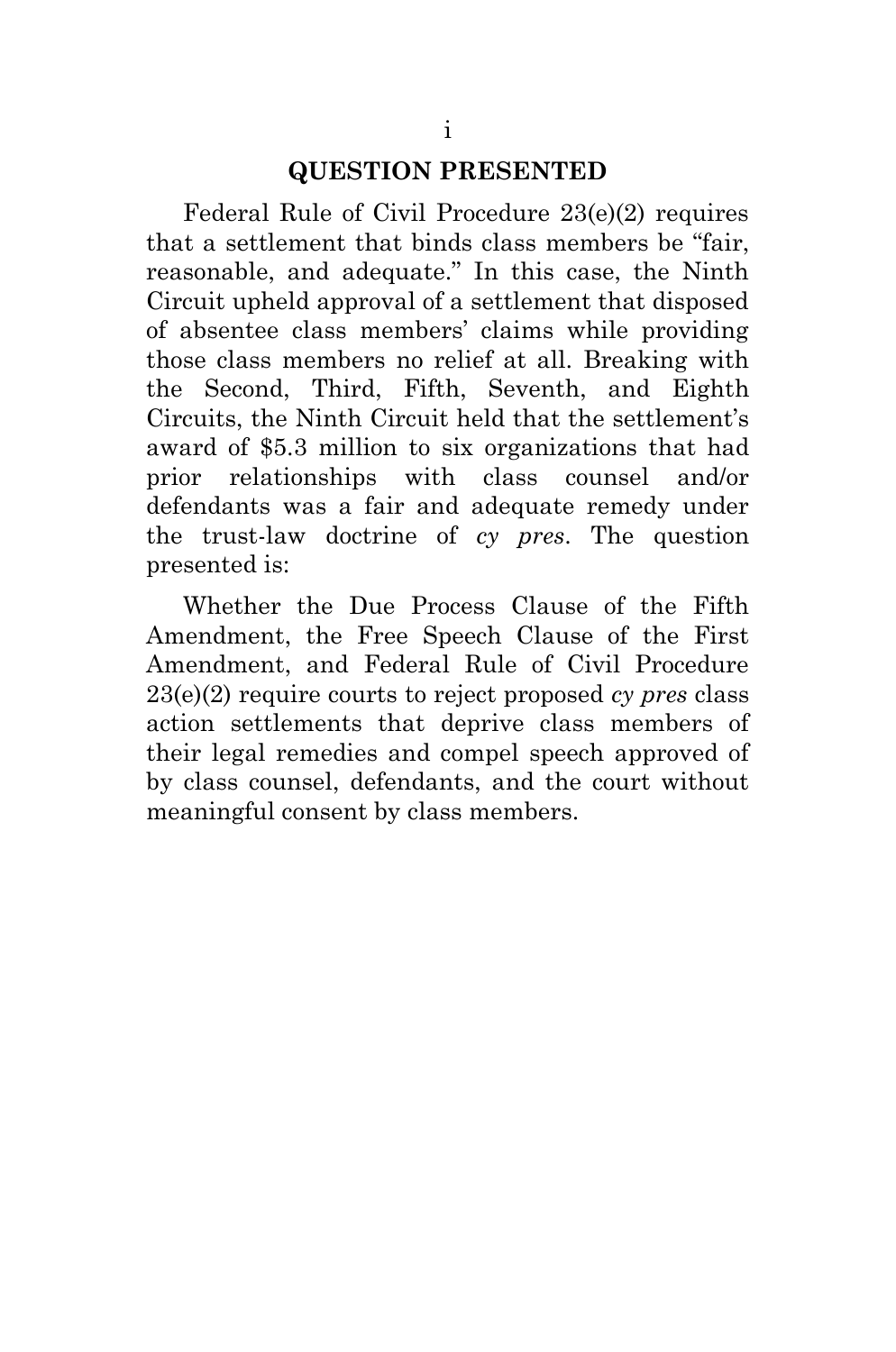# **TABLE OF CONTENTS**

|    |                                                                                                                                            |                                                                                           | INTEREST OF AMICUS CURIAE1                                                                      |  |  |  |
|----|--------------------------------------------------------------------------------------------------------------------------------------------|-------------------------------------------------------------------------------------------|-------------------------------------------------------------------------------------------------|--|--|--|
|    |                                                                                                                                            |                                                                                           |                                                                                                 |  |  |  |
|    |                                                                                                                                            |                                                                                           |                                                                                                 |  |  |  |
| I. | Without meaningful judicial oversight of<br>proposed cy pres class-action settlements, class<br>members are deprived of their legal claims |                                                                                           |                                                                                                 |  |  |  |
|    |                                                                                                                                            |                                                                                           | A. Present opt-out mechanisms for class-action<br>participation result in effectively zero      |  |  |  |
|    |                                                                                                                                            |                                                                                           | B. Without meaningful class participation,<br>class actions are rife with principal-agent       |  |  |  |
|    |                                                                                                                                            |                                                                                           | C. Fed. R. Civ. P. $23(e)(2)$ 's "rigorous analysis"<br>provides a bare minimum check on abuses |  |  |  |
|    |                                                                                                                                            | D. Due Process concerns are heightened when<br>the proposed settlement includes a cy pres |                                                                                                 |  |  |  |
|    |                                                                                                                                            |                                                                                           | 1. Class counsel maximize fee awards by                                                         |  |  |  |
|    |                                                                                                                                            |                                                                                           | 2. Class counsel can double-dip by choosing<br>cy pres award recipients controlled by or        |  |  |  |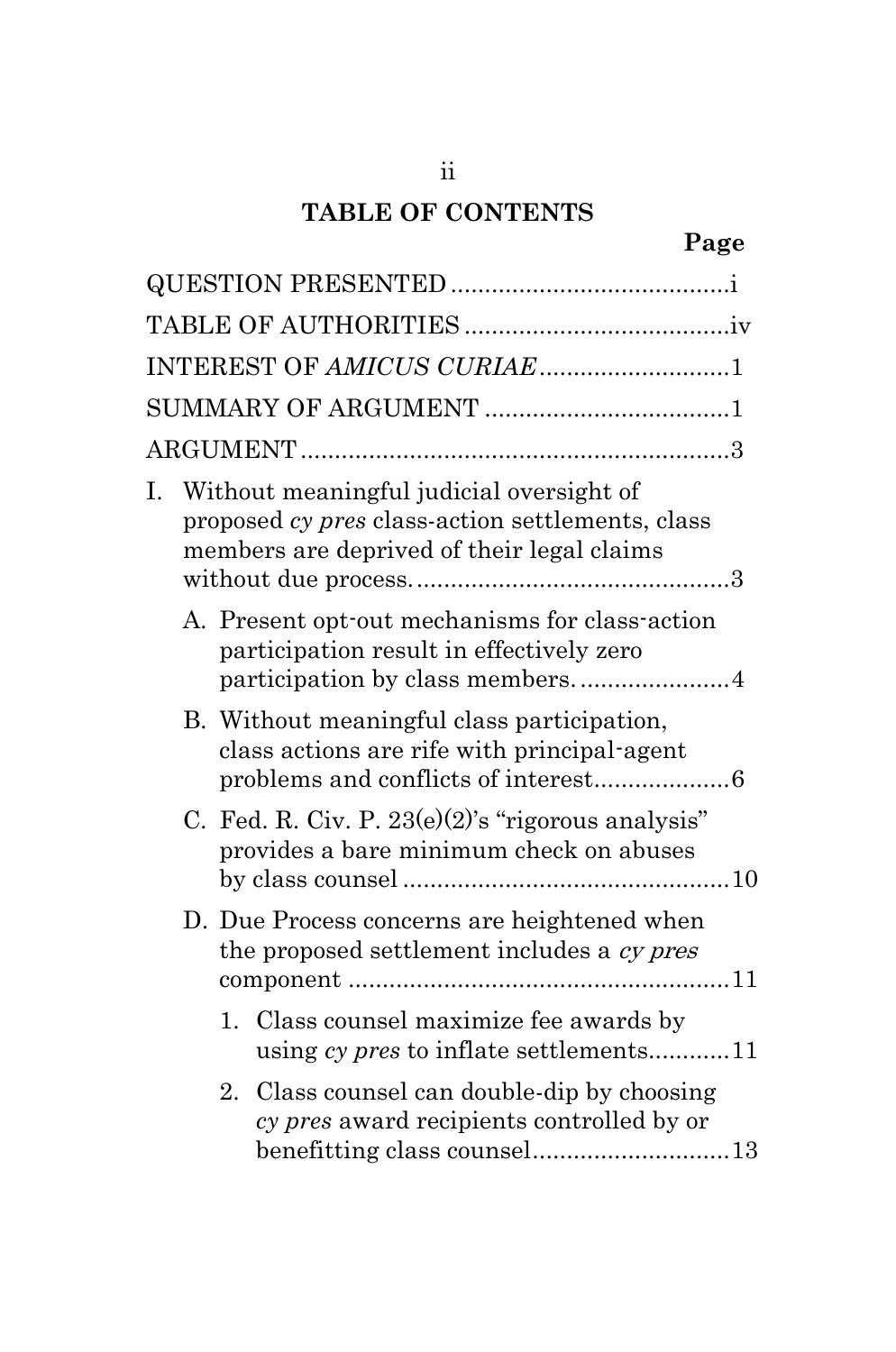| × | ł | ł |
|---|---|---|
|   |   |   |
|   |   |   |

|  |    | 3. Class counsel can improperly lobby<br>presiding judges by selecting cy pres<br>awards that benefit them 14                                                                                                                  |  |
|--|----|--------------------------------------------------------------------------------------------------------------------------------------------------------------------------------------------------------------------------------|--|
|  |    | 4. Judges have an incentive to approve cy<br>pres awards that benefit themselves 14                                                                                                                                            |  |
|  | 5. | Class members often get little or no<br>benefit from cy pres settlements 15                                                                                                                                                    |  |
|  |    | E. The Court should require the Ninth Circuit<br>to honor its Rule 23 obligations and avoid                                                                                                                                    |  |
|  |    | II. Use of cy pres awards in class-action<br>settlements compels class members to support<br>speech with which they may disagree, in<br>violation of the First Amendment20                                                     |  |
|  |    | A. Class members are likely to be diverse in<br>their political and social views, while cy pres<br>award recipients are likely to share the<br>views of class counsel, defendants, and the                                     |  |
|  |    | B. If cy pres funds are at all controlled by<br>defendants, class members will be forced to<br>support the views of those who caused their<br>injury, and may even be compelled to<br>support a repetition of the actions that |  |
|  |    |                                                                                                                                                                                                                                |  |
|  |    |                                                                                                                                                                                                                                |  |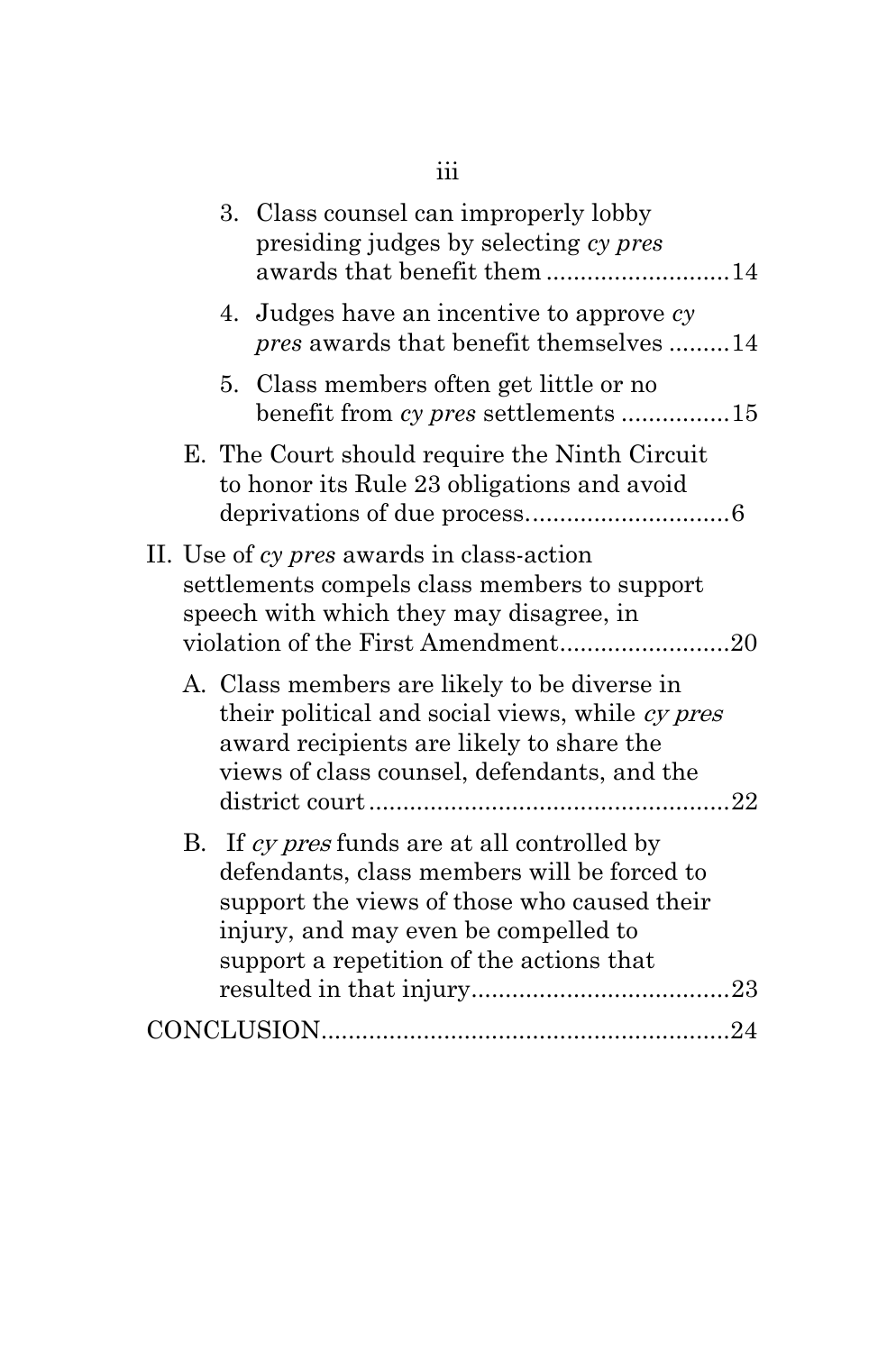## iv

# **TABLE OF AUTHORITIES**

# **Page(s)**

| Arch v. American Tobacco Corporation, Inc.,                                                   |
|-----------------------------------------------------------------------------------------------|
| Caperton v. A.T. Massey Coal Co.,                                                             |
| Comcast Corp. v. Behrend,                                                                     |
| Fairchild v. AOL, LLC,<br>No. CV09-03568 CAS (PLAx) (C.D. Cal. 2009) 13                       |
| <i>Feinstein v. Firestone Tire and Rubber Co.,</i>                                            |
|                                                                                               |
| Hoffer v. Landmark Chevolet Ltd.,<br>245 F.R.D. 588 (S.D. Tex. 2007)  16                      |
| In re Bluetooth Headset Prod. Liab. Litig.,                                                   |
| Klier v. Elf Atochem North America, Inc.,                                                     |
| Knox v. SEIU, Local 1000,                                                                     |
| <i>Kreuger v. Wyeth, Inc., No.</i> 03-cv-2496,<br>2008 WL 481956 (S.D. Cal. Feb. 19, 2008)  9 |
| Lane v. Facebook, Inc.,<br>696 F.3d 811 (9th Cir. 2012)17, 19                                 |
| Mirfasihi v. Fleet Mortg. Corp.,                                                              |

## **Cases**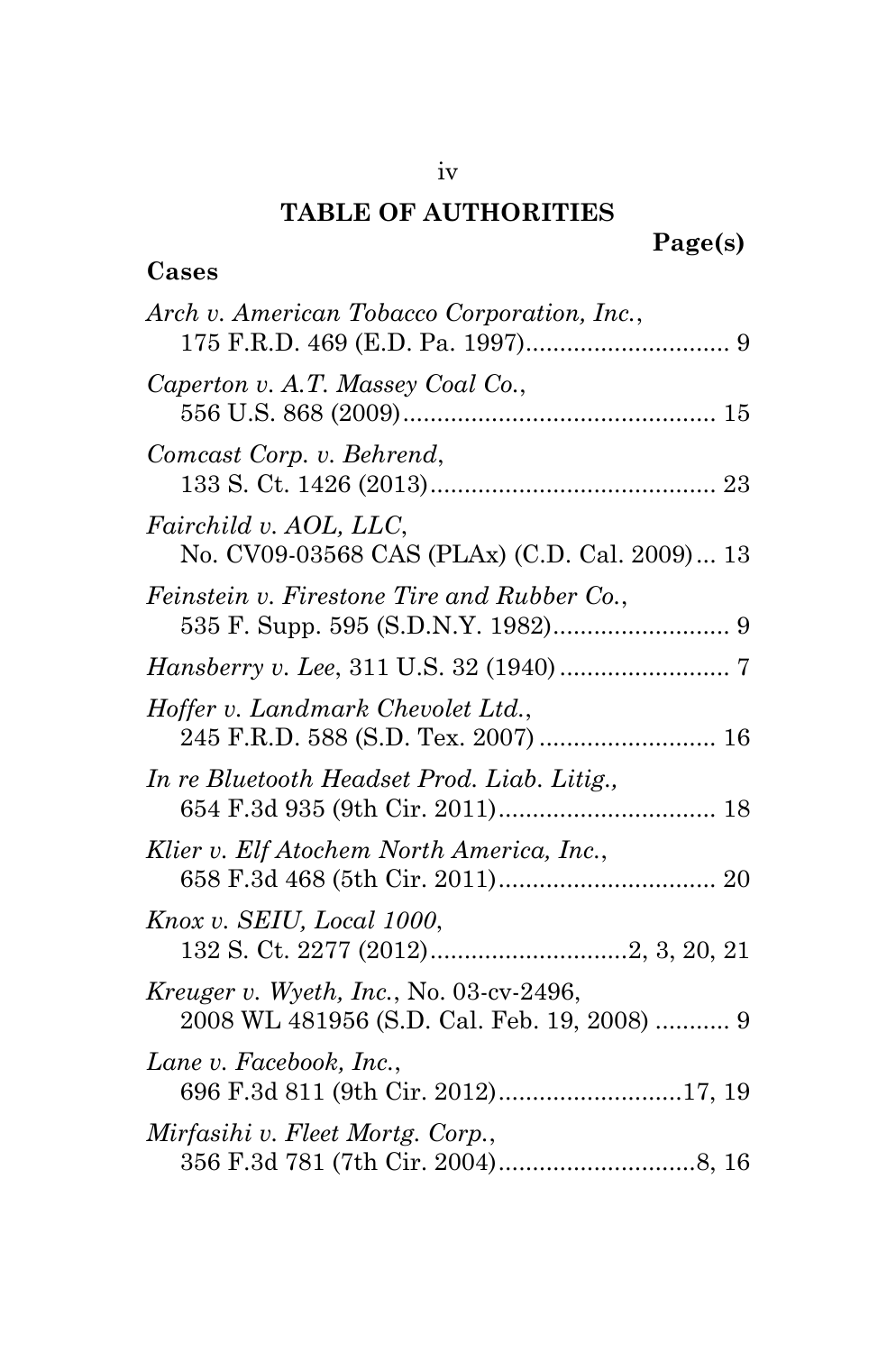| Nachshin v. AOL, LLC,<br>663 F.3d 1034 (9th Cir. 2011) 18, 19                    |
|----------------------------------------------------------------------------------|
| Oxford Health Plans LLC v. Sutter,                                               |
| Pearl v. Allied Corporation,                                                     |
| Phillips Petroleum Co. v. Shutts,                                                |
| Richards v. Jefferson County, Ala.,                                              |
| S.E.C. v. Bear, Stearns & Co. Inc.,<br>626 F. Supp. 2d 402 (S.D.N.Y. 2009)12, 13 |
| Standard Fire Ins. Co. v. Knowles,                                               |
| Tumey v. Ohio, 273 U.S. 510 (1948) 15                                            |
| United States v. United Foods, Inc.,                                             |
| Wal-Mart Stores, Inc. v. Dukes,                                                  |
| <b>Constitutional Provisions</b>                                                 |
|                                                                                  |
| <b>Statutes &amp; Regulations</b>                                                |
| Class Action Fairness Act of 2005,                                               |
|                                                                                  |
|                                                                                  |
|                                                                                  |

v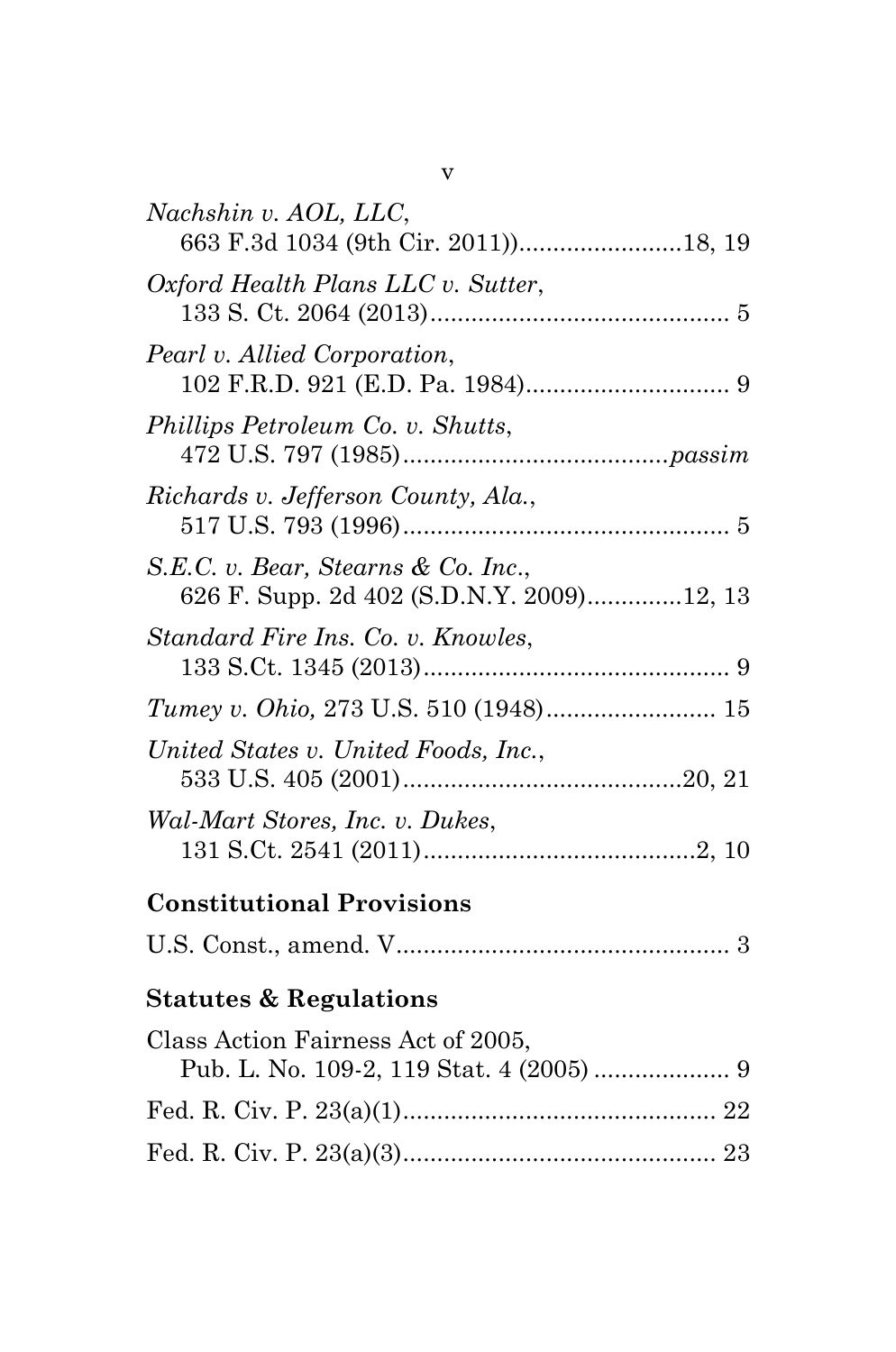# **Other Authorities**

| Ashley Roberts, Law School Gets \$5.1 Million to<br>Fund New Center, GW Hatchet (Dec. 3, 2007)  13                                               |  |
|--------------------------------------------------------------------------------------------------------------------------------------------------|--|
| Christopher R. Leslie, The Significance of Silence:<br>Collective Action Problems and Class Action                                               |  |
| Irving Brant, James Madison: The Nationalist                                                                                                     |  |
| Martin H. Redish, Peter Julian & Samantha Zyontz,<br>Cy Pres Relief and the Pathologies of the Modern<br>Class Action: A Normative and Empirical |  |
|                                                                                                                                                  |  |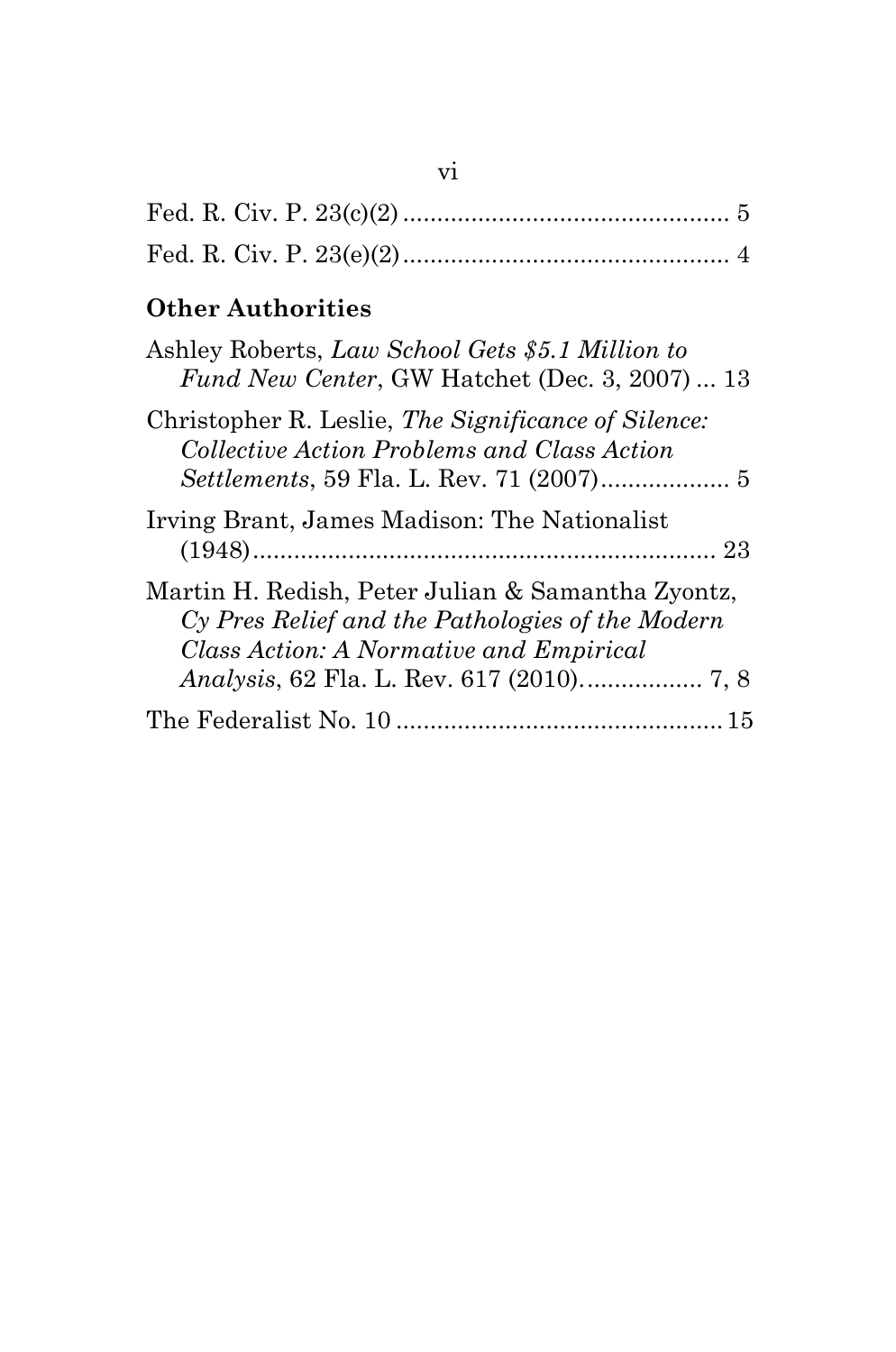#### **INTEREST OF** *AMICUS CURIAE***<sup>1</sup>**

The Cato Institute was established in 1977 as a nonpartisan public-policy research foundation dedicated to advancing the principles of individual liberty, free markets, and limited government. Cato's Robert A. Levy Center for Constitutional Studies was established in 1989 to help restore the principles of limited constitutional government that are the foundation of liberty. Toward those ends, the Cato Institute publishes books and studies, conducts conferences and forums, releases the annual *Cato Supreme Court Review*, and files *amicus* briefs.

The present case concerns Cato because it involves a threat to the integrity of the adversarial legal system and thus to constitutional due process.

#### **SUMMARY OF ARGUMENT**

The use of *cy pres* awards in class-action settlements violates the constitutional rights of absent class members. Specifically, the Fifth Amendment's Due Process Clause protects class members' right both to adequate representation and to pursue their legal claims against the defendant, while the First Amendment's Free Speech Clause protects the right of class members to be free from compelled speech—including being forced to fund charitable organizations to which class members might be opposed.

 $\overline{a}$ 

<sup>1</sup> Pursuant to Rule 37.2(a), all parties were timely notified of and have consented to the filing of this brief. In accordance with Rule 37.6, counsel affirms that no party's counsel authored this brief in whole or in part and that no person or entity other than *amicus* funded its preparation or submission.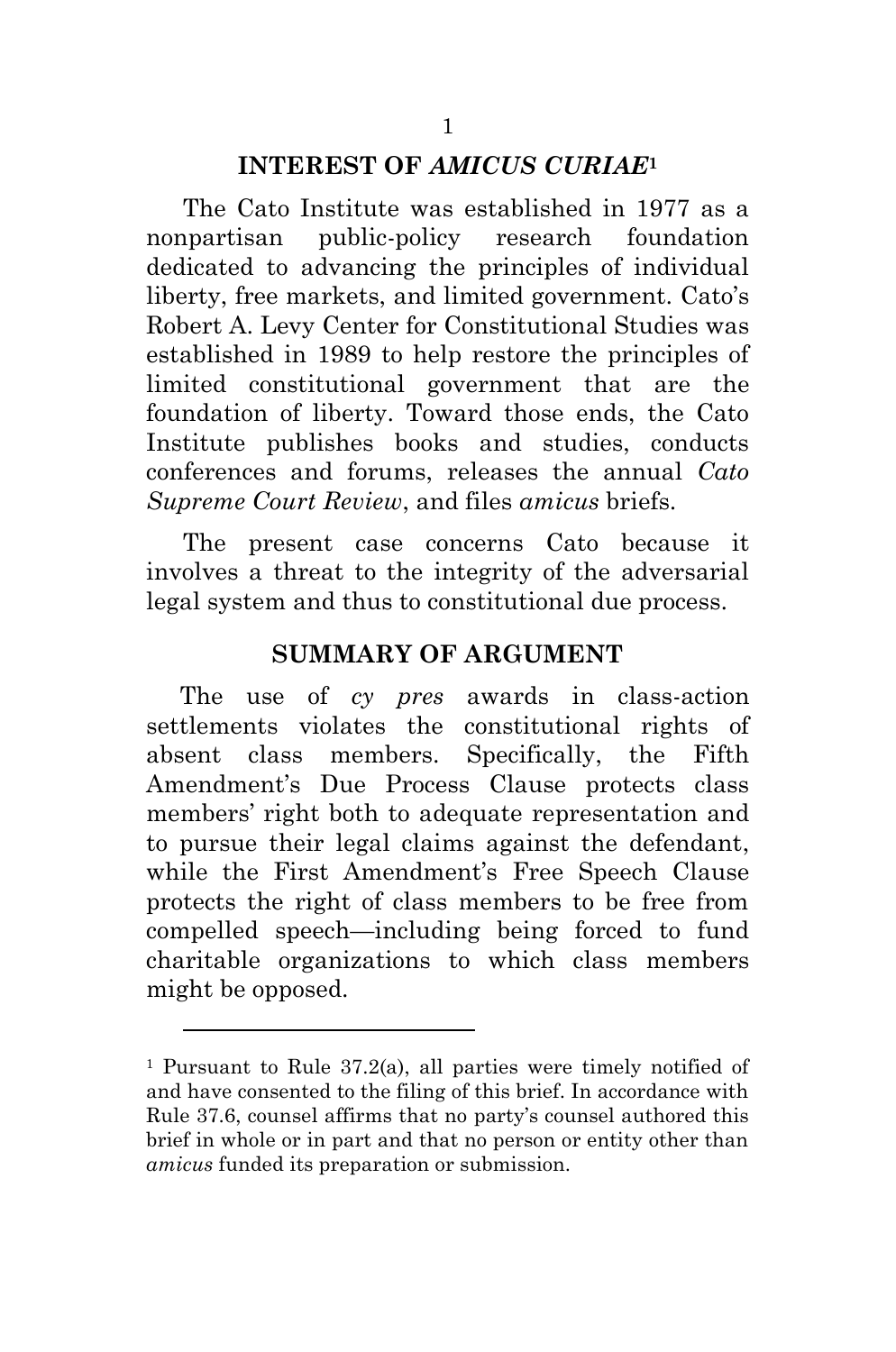Our opt-out class-action system significantly reduces participation by class members—often eliminating it entirely. Class counsel, without meaningful supervision by their clients, engage in self-dealing and collusion with defendants, selling class claims at a steep discount while maintaining high attorney fees. *Cy pres* awards facilitate that collusion and enable even greater self-dealing allowing class counsel and defendants to appear publicly charitable while expending money that rightfully belongs to the class.

The Constitution guarantees class members due process through adequate representation. *Phillips Petroleum Co. v. Shutts*, 472 U.S. 797, 812 (1985). Those due-process rights are violated when class counsel enrich themselves by selling off class members' legitimate claims without compensation or meaningful opportunity to consent. Only a "rigorous analysis" under Rule 23 can avoid judicial complicity in this wholesale deprivation of class members' due process rights. *Wal-Mart Stores, Inc. v. Dukes*, 131 S.Ct. 2541, 2552 (2011).

The judiciary is also complicit in the deprivation of class members' First Amendment rights when a court approves a *cy pres* award as part of a classaction settlement, because it forces class members to "endorse[] . . . ideas that [the court] approves." *Knox v. Service Employees Intern. Union, Local 1000*, 132 S. Ct. 2277, 2288 (2012). The opt-out system used in the class-action context is problematic because it presumes "acquiescence in the loss of fundamental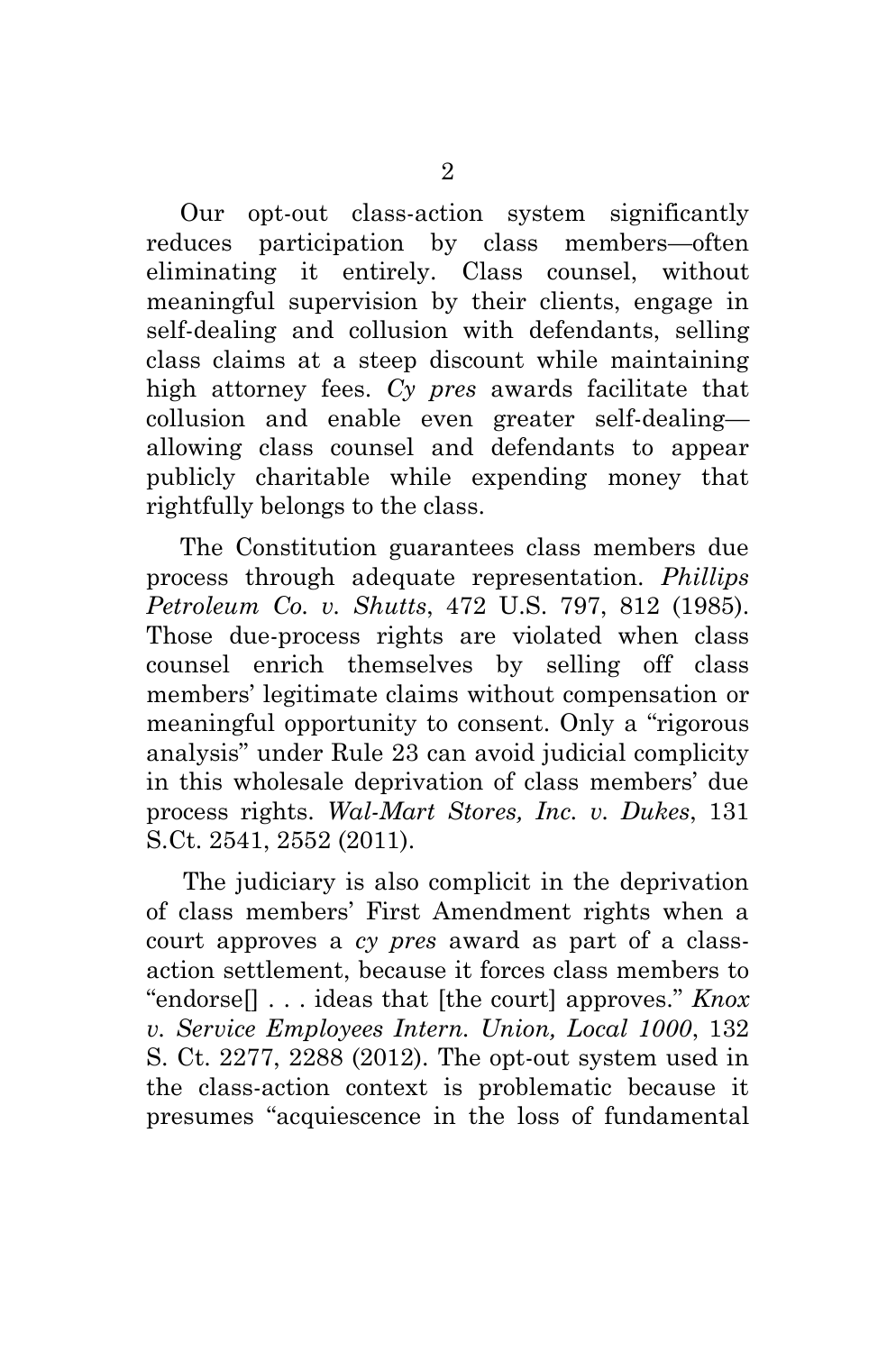rights" to be free from compelled speech and places the burden on absent class members. *Id*. at 2290.

More importantly in the context of a cert. petition, the deprivation of all of these rights is not limited to this case—or even to the Ninth Circuit—but will be suffered by class members nationwide, as class counsel file claims in the jurisdiction that exercises the least scrutiny over potential self-dealing.

#### **ARGUMENT**

## **I. WITHOUT MEANINGFUL JUDICIAL OVERSIGHT OF PROPOSED** *CY PRES* **CLASS-ACTION SETTLEMENTS, CLASS MEMBERS ARE DEPRIVED OF THEIR LEGAL CLAIMS WITHOUT DUE PROCESS**

The Fifth Amendment's Due Process clause protects the right of individuals to their liberty and property. Few forms of property are as crucial to a free society as the right to pursue legitimate legal claims, seeking to obtain a redress of wrongs. Similarly, while there is no right to counsel in civil litigation, the Court has said that due process includes the right of litigants to have their claims adequately represented by whatever counsel is bringing claims on their behalf. U.S. Const., amend. V; *Shutts*, 472 U.S. at 812.

The current opt-out regime governing class actions in federal court raises serious due-process concerns by allowing named plaintiffs, class counsel, and defendants to dispose of the legal claims of absent class members without meaningful consent. The only bulwark against this deprivation of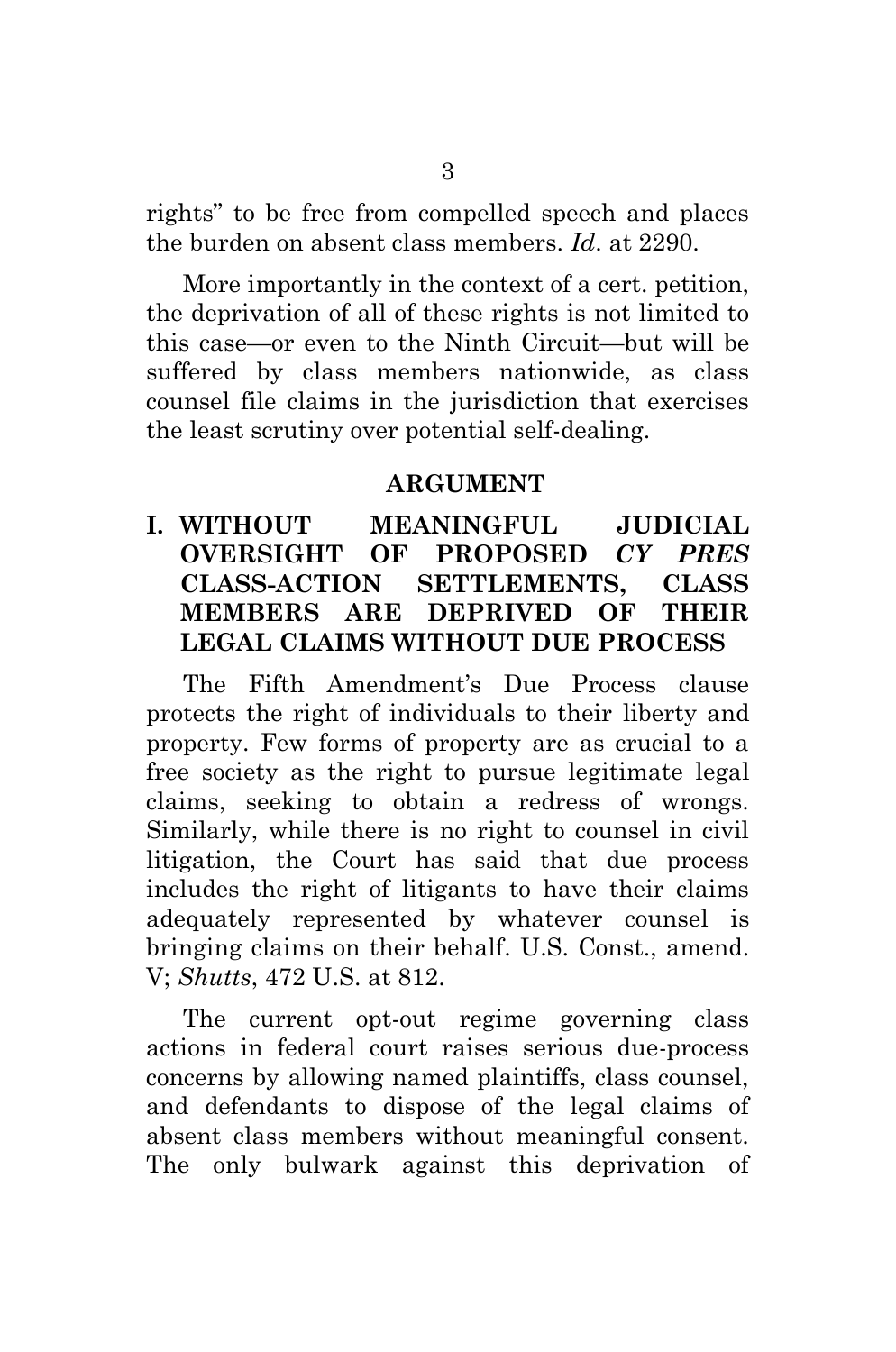property in federal court is the requirement that district courts approve "proposals [that] would bind class members" only after determining that the settlement is "fair, reasonable, and adequate." Fed. R. Civ. P. 23(e)(2). Approval of a *cy pres* class action settlement that provides no benefit to class members removes this bulwark, deprives class members of due process, and leaves class members protected only by the goodwill of class counsel and defendants.

#### **A. Present Opt-Out Mechanisms for Class-Action Participation Result in Effectively Zero Participation by Class Members**

The evolution of class actions in U.S. courts has yielded a system where litigation is controlled by class counsel and defendants, bargaining over class certification and settlement. Named plaintiffs are likely allowed to offer token input, as required by class counsel's professional obligation, but the vast majority of class members have no way of making their voices heard. This result is not surprising, given the incentives faced by class counsel and the absent class members, but the lack of meaningful participation by absent class members borders on a violation of due process even in the absence of concerns regarding *cy pres* awards.

The Court has stated that "due process requires at a minimum that an absent plaintiff be provided with an opportunity to remove himself from the class by executing and returning an 'opt out' or 'request for exclusion' form to the court." *Shutts*, 472 U.S. at 812. If due process protections are to be meaningful in the class-action context, the absent plaintiff's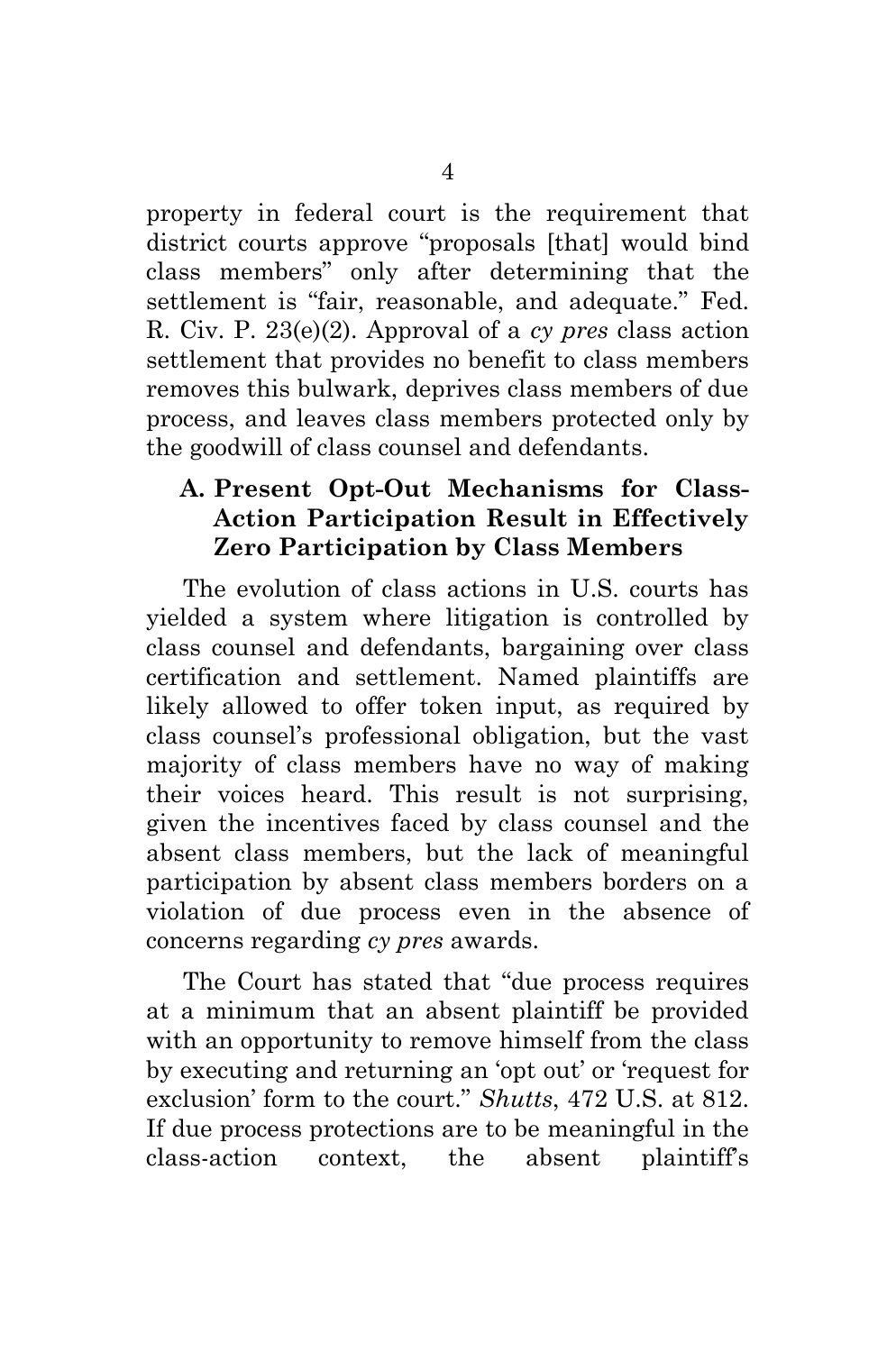"opportunity" must be meaningful. The Court in *Shutts* said as much when it described a Kansas optout statute and concluded that the opportunities afforded plaintiffs were "by no means *pro forma*" and that the Constitution required no more protection for plaintiffs who could be "presumed to consent to being a member of the class by his failure to [affirmatively opt out]." *Id*. at 813. See also *Richards v. Jefferson County, Ala.*, 517 U.S. 793, 799 (1996) ("the right to be heard ensured by the guarantee of due process has little reality or worth unless one is informed that the matter is pending and can choose for himself whether to appear or default, acquiesce or contest").

Rule 23 provides that class members be notified of the lawsuit, ostensibly providing class members with an opportunity to become informed about their legal claims and participate meaningfully in legal proceedings. Fed. R. Civ. P. 23(c)(2). This is the theoretical foundation for concluding that class members can be presumed to have consented to being part of the class. That foundation falls apart, however, when subjected to a critical review under a practical lens. *See generally* Christopher R. Leslie, *The Significance of Silence: Collective Action Problems and Class Action Settlements*, 59 Fla. L. Rev. 71 (2007). *See also Oxford Health Plans LLC v. Sutter*, 133 S. Ct. 2064, 2071-72 (2013) (Alito, J., concurring) (inaction in response to a class arbitration opt-out form is not consent).

Having suffered relatively small injuries, class members have little incentive to learn of the existence of class actions in which they may have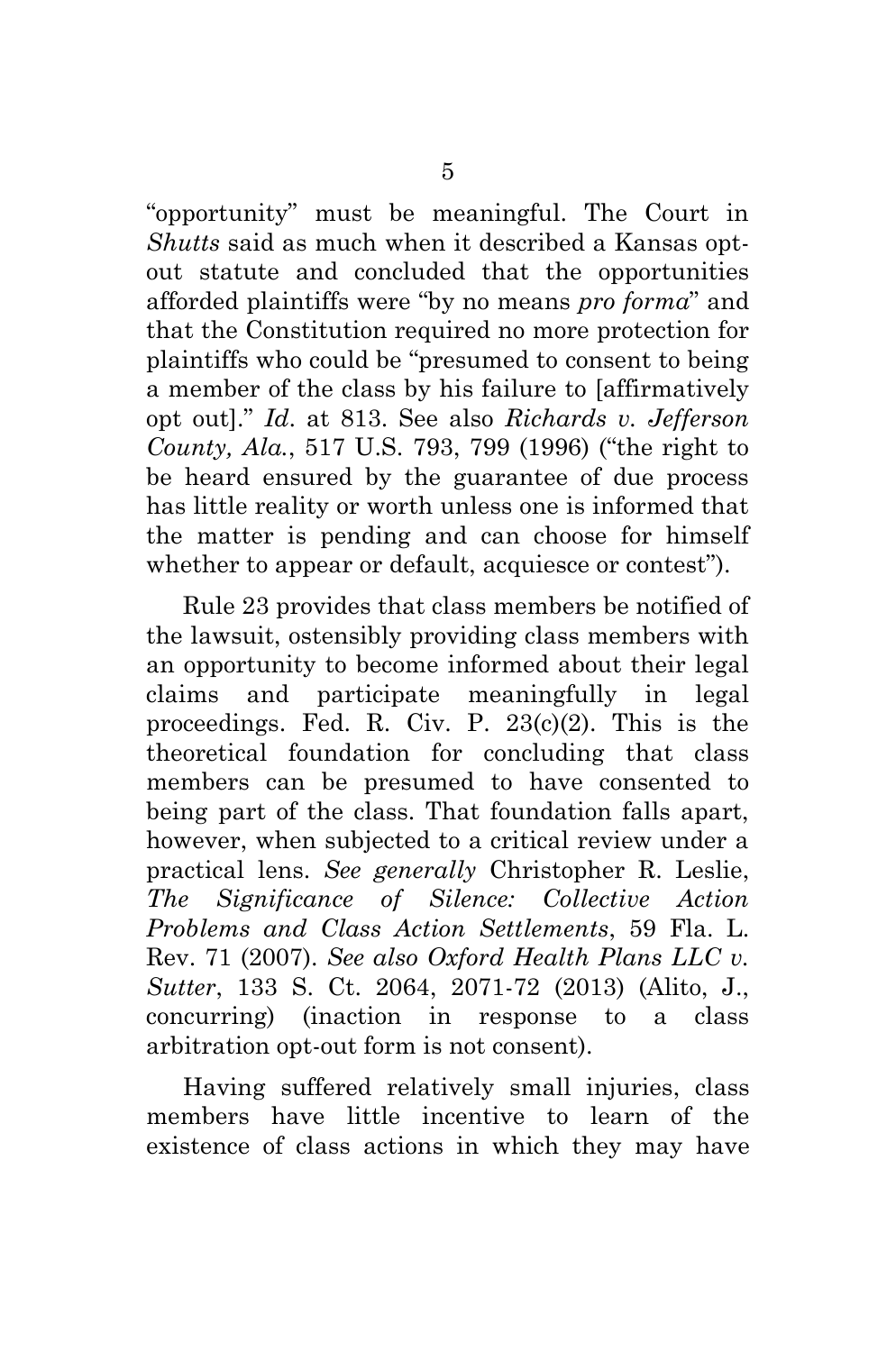legal interests. Class counsel, meanwhile, having already assembled their named plaintiffs, have no incentive to provide meaningful notice to the rest of the class. As a result, when notices arrive at class members' homes, they are likely to resemble little more than the piles of junk mail that most people receive on a daily basis. Most class members, not being on the lookout for class-action "opportunities," will dispose of such notices without any comprehension of the fact that they have forfeited their right to opt out. Class counsel are then able to proceed with the case unencumbered by an informed and participating class that could object to the uncompensated extinguishing of its legal claims.

## **B. Without Meaningful Class Participation, Class Actions Are Rife with Principal-Agent Problems and Conflicts of Interest**

The attorney-client relationship is a classic principal-agent arrangement. As with all principalagent relationships, the most difficult task is to constrain the self-interest of the agent, especially where the agent has a significant informational advantage over the principal. Standards of professional ethics, enforced by state bar associations, provide some constraint on lawyers' tendencies to enrich themselves at the expense of their clients but, as shown by the number of disciplinary actions commenced each month, professional standards are often not enough. As unfortunate as this truth is, the situation becomes even more problematic when the agent (class counsel) is aware that the vast majority of the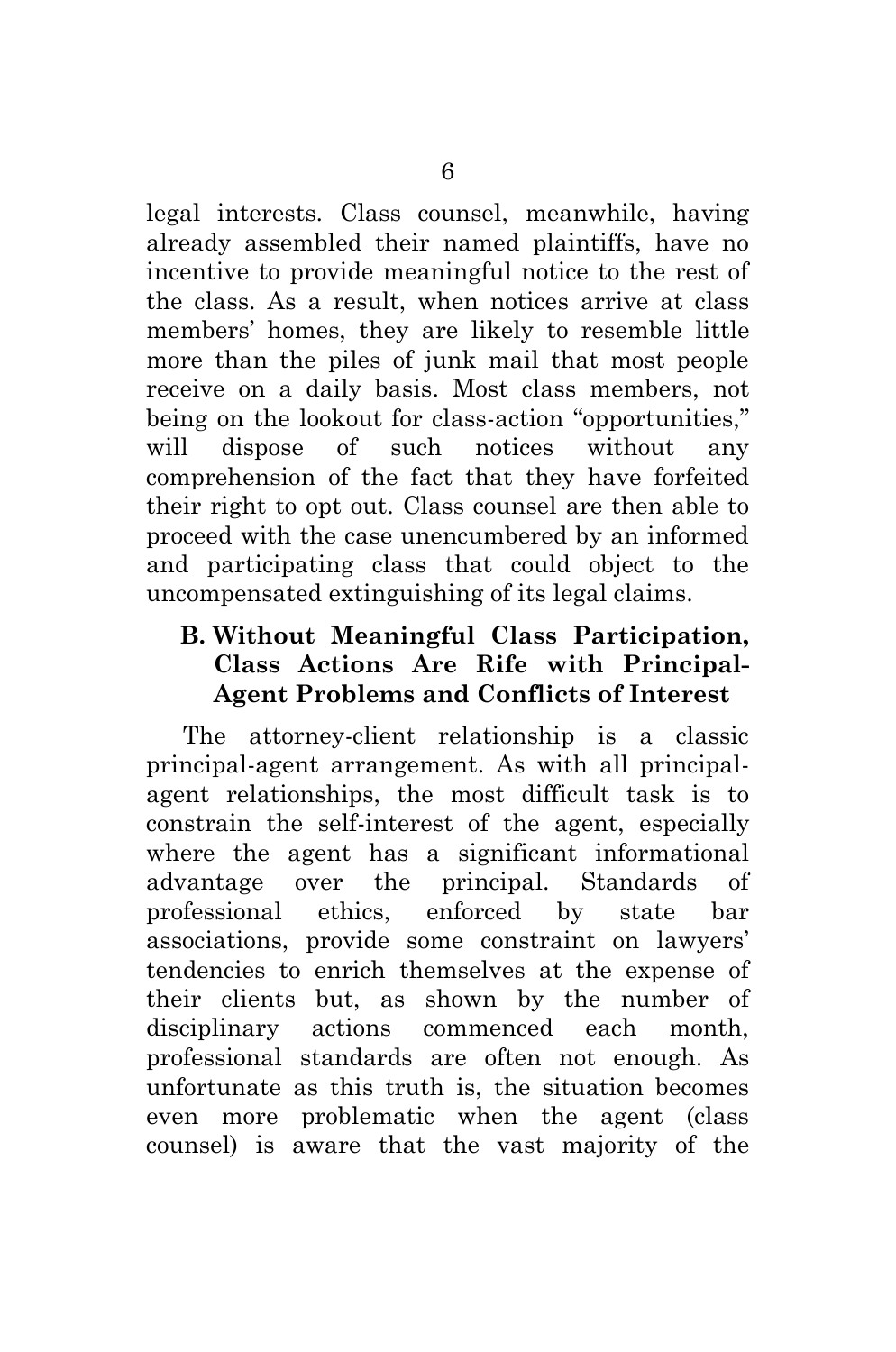principals (class members) are not monitoring the agent's actions. In fact, most of these "principals" are unaware of the existence of the "agent" or the fact that he is acting in their names and binding them.

Because class counsel need not worry about class members involving themselves in the litigation, they are largely free to pursue their own interests, even when doing so prejudices the interests of absent class members. The Court has previously stated that due process is violated when the named plaintiffs' interests are in line with those of the defendant, rather than the absent class members. *Hansberry v. Lee*, 311 U.S. 32, 45-46 (1940). Self-dealing by class counsel, especially in collusion with defendants, violates the due-process rights of absent class members in precisely the same way.

Self-dealing on the part of class counsel could take a number of forms—including advancement of a particular political agenda—but it typically takes the form of pursuing larger attorney fees. One way that class counsel can inflate fee awards is to be overinclusive when identifying the class. A larger class means more aggregated damages and, consequently, a larger fee award.

The emergence of *cy pres* awards in the class action context provides circumstantial evidence of this phenomenon. *Cy pres* was initially proposed as a way of disposing of the unclaimed portion of the damages fund. *See generally* Martin H. Redish, Peter Julian & Samantha Zyontz, *Cy Pres Relief and the Pathologies of the Modern Class Action: A Normative and Empirical Analysis*, 62 Fla. L. Rev. 617 (2010).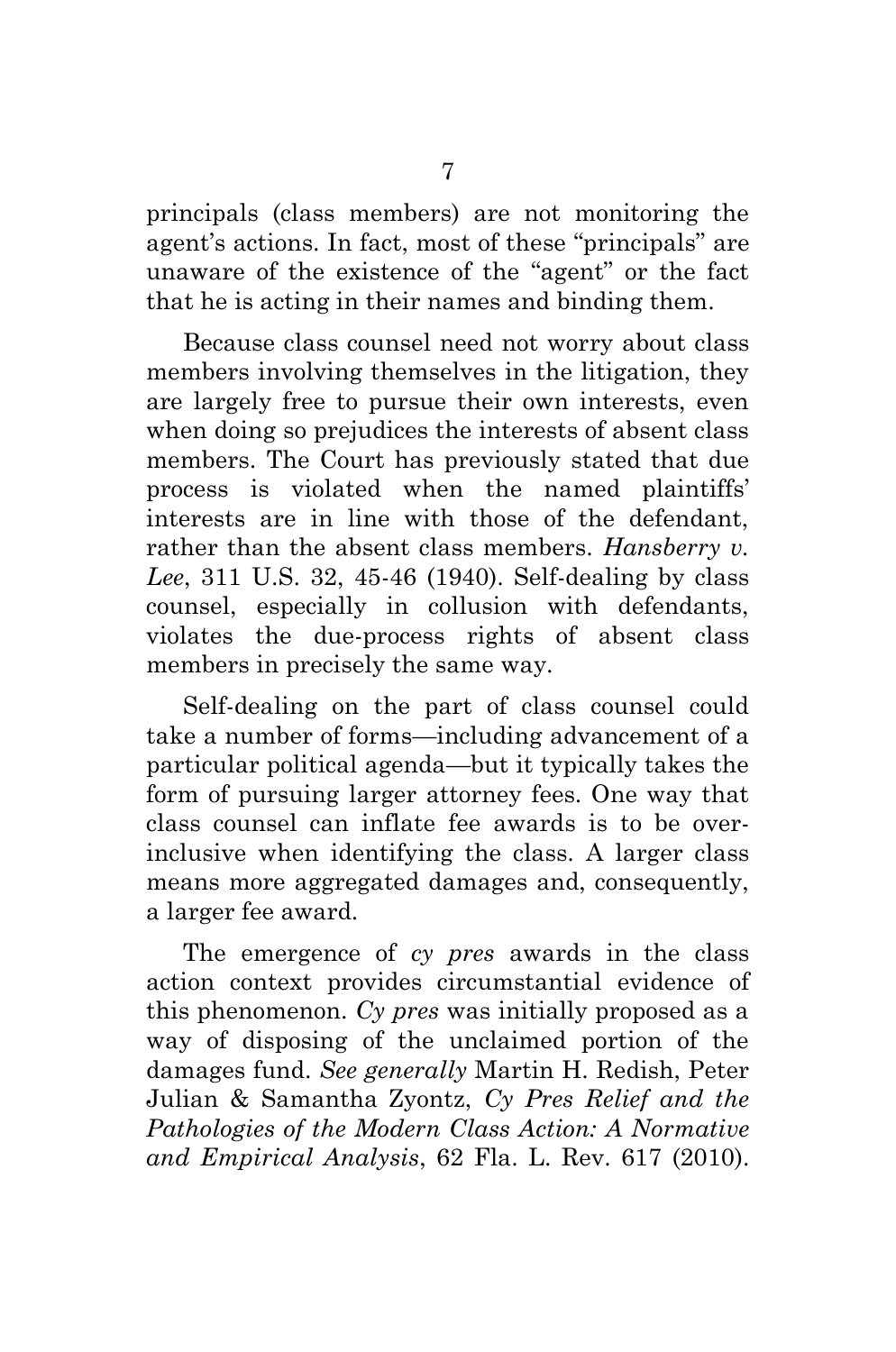Most scholars account for the disparity between awarded and claimed damages by arguing that the damages to be claimed did not justify each class member's cost of obtaining his share. *See id.* It is at least plausible, however, that many of those whose alleged injuries went into the damages calculation were not actually harmed, making their failure to claim damages not only reasonable but ethical.

This raises a related conflict of interest, that class counsel and defendants have a strong incentive to collude in reaching a settlement. Class counsel want to inflate the size of the class in order to maximize damages awards. Defendants want to inflate the size of the class so that a settlement will eliminate more potential legal claims at a discounted rate. Class counsel can agree to the discount and still increase their payoff due to the increased class size. *See Mirfasihi v. Fleet Mortg. Corp.*, 356 F.3d 781, 785 (7th Cir. 2004) ("Would it be too cynical to speculate that what may be going on here is that class counsel wanted a settlement that would give them a generous fee and Fleet wanted a settlement that would extinguish 1.4 million claims against it at no cost to itself?"). This collusion works well for defendants and for class counsel, but legitimate class members suffer because their injuries are compensated at a discounted rate, to say nothing of those outside of the legitimate class, who suffer because their separate claims have been improperly categorized and disposed of through settlement.

Of course, the existence of incentives to engage in self-dealing does not mean that class counsel will do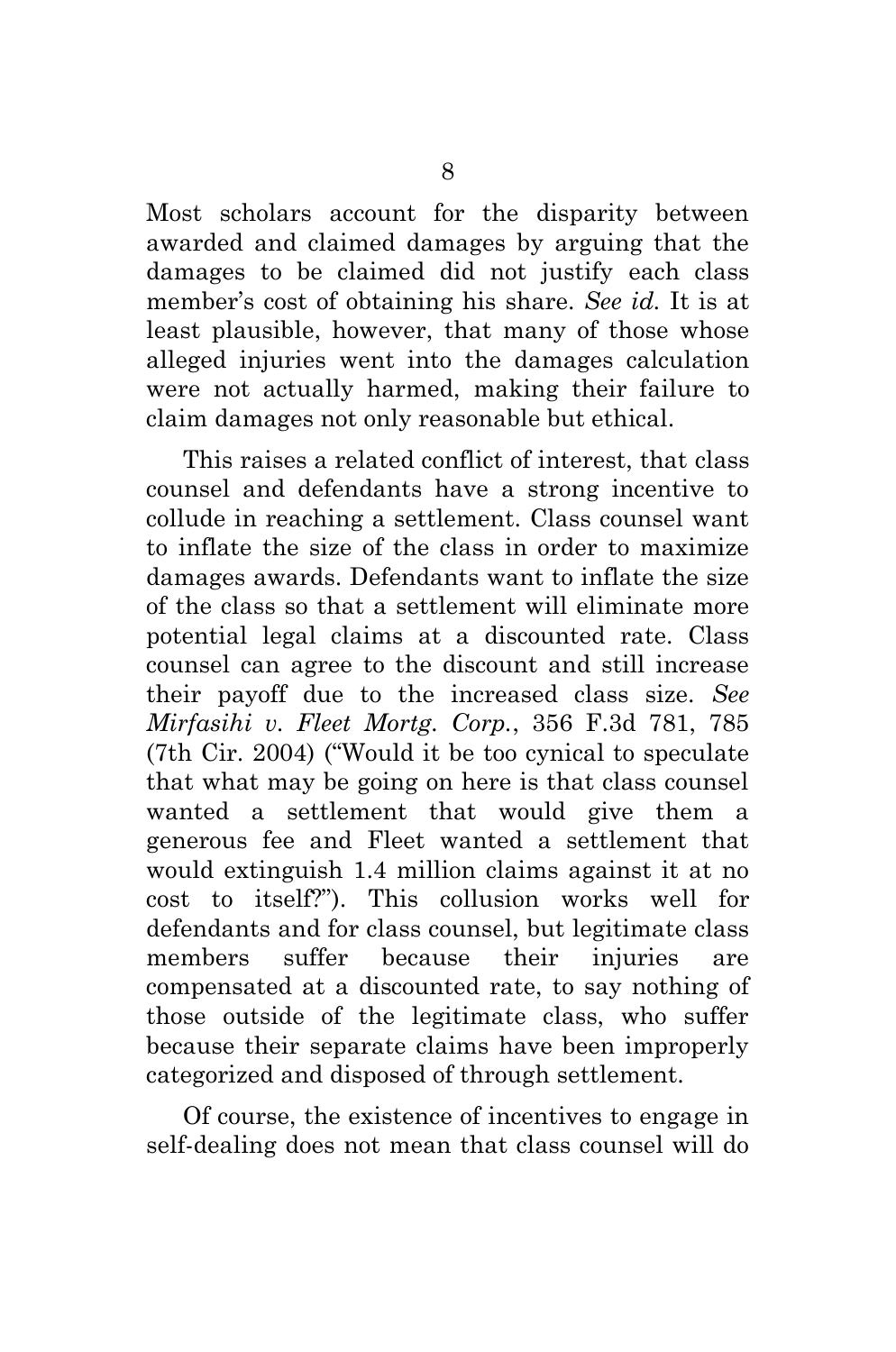so, but there is plentiful evidence that class counsel engage in self-dealing, thereby failing to provide adequate representation to absent class members as required by due process. *Shutts*, 472 U.S. at 812. The Court has previously dealt with two such examples of self-dealing by class counsel. In *Dukes*, the Court rejected an attempt to limit damages to back-pay claims in order to make the class action mandatory. *Dukes*, 131 S.Ct. at 2559. The Court rejected this self-interested attempt by class counsel because it would have precluded class members' compensatory damages claim. In *Standard Fire Ins. Co. v. Knowles*, 133 S.Ct. 1345, 1348-49 (2013), class counsel attempted to stipulate to less than \$5 million in damages, in order to avoid federal jurisdiction under the Class Action Fairness Act of 2005, Pub. L. No. 109-2, 119 Stat. 4 (2005). While the Court decided that case on other grounds, it acknowledged that the attempted stipulation would have reduced the value of class members' claims. *Knowles*, 133 S.Ct. at 1349.

Lower courts have also rejected selective pleading, waiver, or abandonment of claims in order to achieve certification of the class, even though doing so would impair class members' ability to raise abandoned claims at a later date. *See*, *e.g.*, *Arch v. Am. Tobacco Corp., Inc.*, 175 F.R.D. 469, 479-80 (E.D. Pa. 1997); *Pearl v. Allied Corporation*, 102 F.R.D. 921, 922-23 (E.D. Pa. 1984); *Feinstein v. Firestone Tire & Rubber Co.*, 535 F. Supp. 595, 602 (S.D.N.Y. 1982); *Kreuger v. Wyeth, Inc.*, No. 03-cv-2496, 2008 WL 481956, at \*2-4 (S.D. Cal. Feb. 19, 2008).

Not every principal-agent problem or conflict of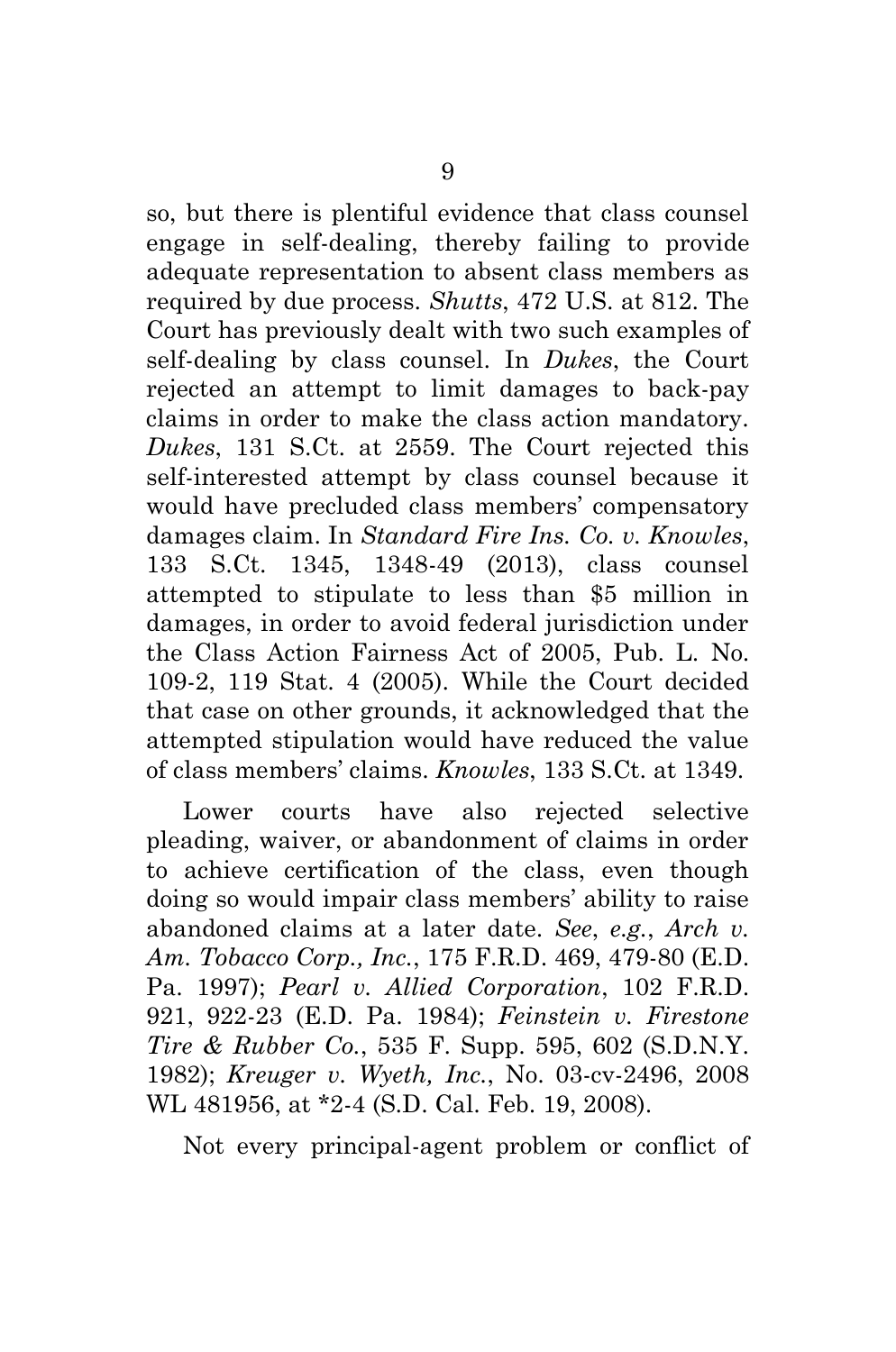interest that arises in the class-action context is the result of class counsel's nefarious motives. For example, it is impossible to effectively communicate with the entire class, which will inevitably lead to some class members being disadvantaged. Courts should be aware of the strong potential for selfdealing by class counsel, however, and should refuse to condone it by certifying classes and approving settlements that appear self-serving. By reviewing class-action certifications and settlements with a skeptical eye, courts will be better able to protect the rights of class members to adequate representation.

## **C. Fed. R. Civ. P. 23(e)(2)'s "Rigorous Analysis" Provides a Bare Minimum Check on Abuses by Class Counsel**

Our current class action regime raises significant due process concerns, but it also contains a safeguard against actual due process violations, by requiring the trial court to engage in a "rigorous analysis" of the plaintiffs' claims. *Dukes*, 131 S.Ct. at 2552 ("Rule 23 does not set forth a mere pleading standard . . . certification is proper only if the trial court is satisfied, after a rigorous analysis, that the prerequisites of Rule 23(a) have been satisfied") (internal quotation marks omitted). While the Court in *Dukes* only needed to address the due process requirements of the certification process, due process violations are possible at all points in class action litigation, and especially in the settlement context. The Court should therefore apply its "rigorous analysis" standard to the entirety of Rule 23.

This application of Rule 23 would preclude the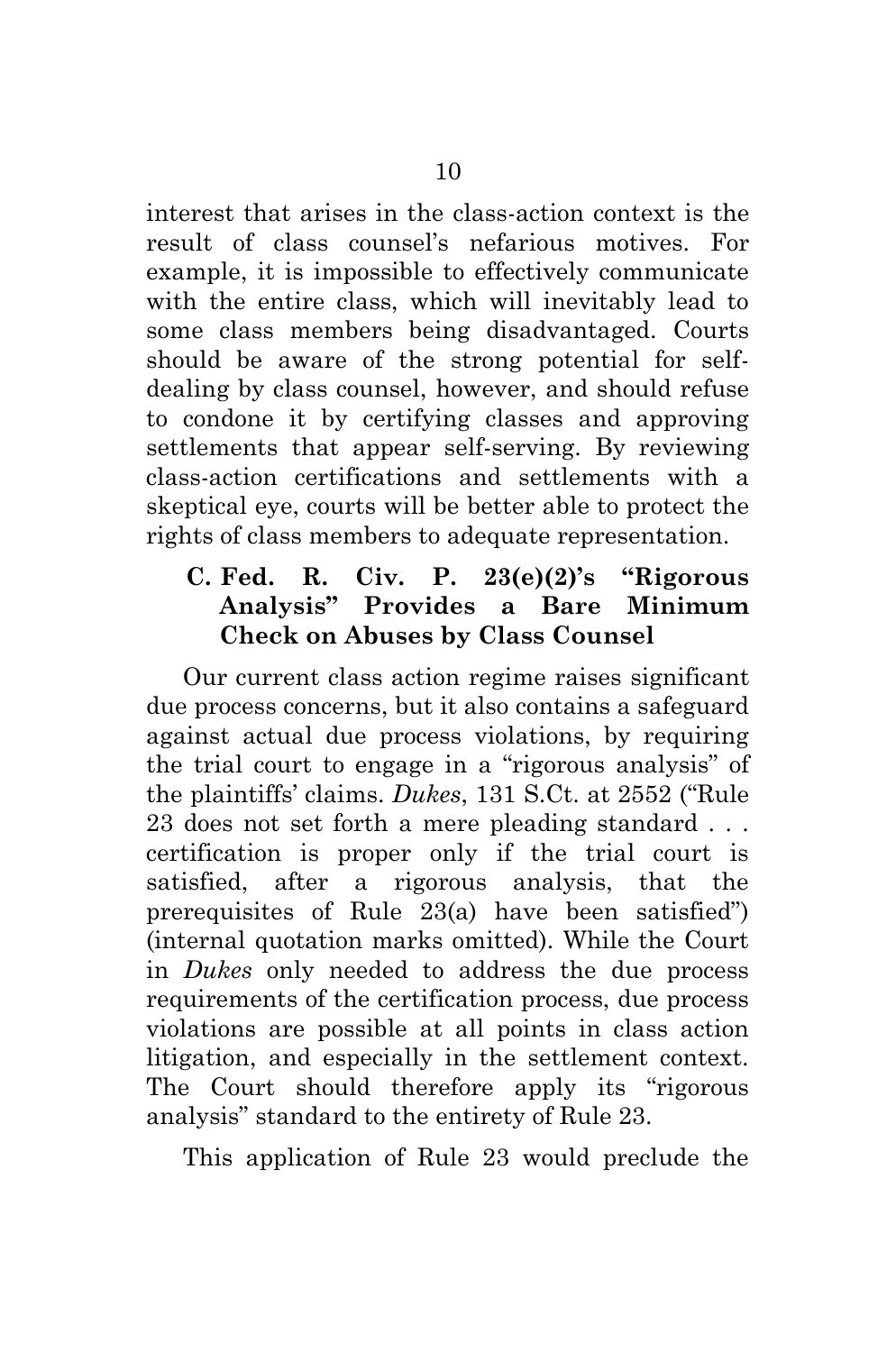cursory review that many courts give to proposed settlements and the increasingly brazen self-dealing by class counsel, often in collusion with defendants. Broad application of the "rigorous analysis" standard would empower trial courts to protect the interests of those most vulnerable in this context—those absent class members whose liberty and property interests are in the hands of class counsel whose interests are misaligned from those of the class.

## **D. Due Process Concerns Are Heightened When the Proposed Settlement Includes a C***y Pres* **Component**

#### **1. Class counsel maximize fee awards by using** *cy pres* **to inflate settlements.**

Class counsel seeking higher fees after a settlement must normally increase the total amount of damages agreed to by the defendant. In a more traditional class-action context, that means that he must increase either the number of class members covered by the settlement or the estimated damages suffered by each class members. Trial courts have experience in scrutinizing both class composition and damages, and have the capacity—if not always the willingness—to reject any attempts by class counsel to engage in self-dealing in these two areas. Introduction of the *cy pres* mechanism into a settlement changes the dynamic in ways that pose increased risks to the due-process rights of absent class members.

*Cy pres* awards provide class counsel an additional method for inflating the total settlement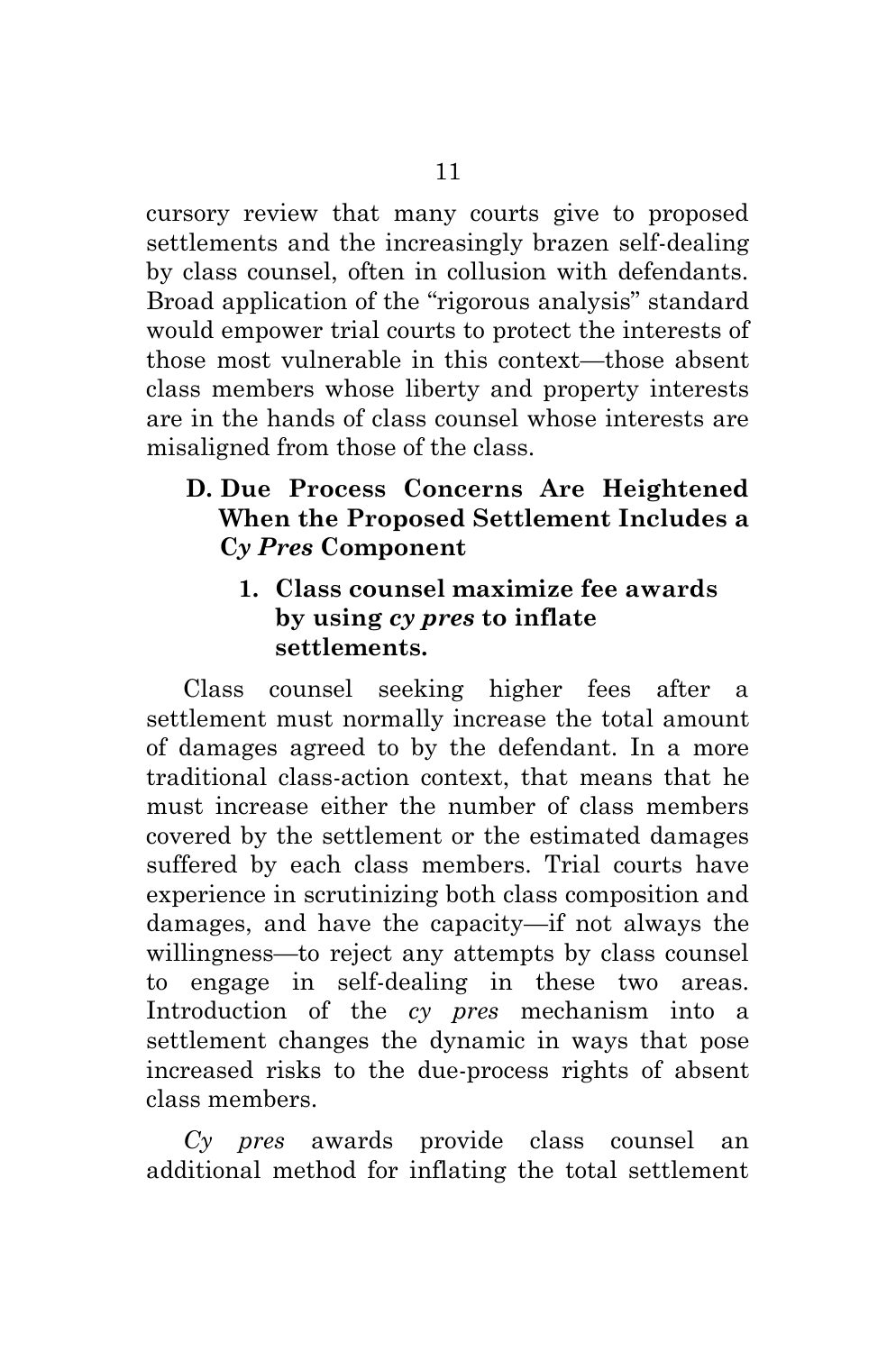amount without having to justify expansion of claimed damages or inclusion of additional class members. Instead, the settlement amount gets larger in a far more public-relations-friendly manner, with large sums being directed towards charitable causes. Class counsel also need not be bothered with determining how to process damages payments to the actual injured parties. To make the point particularly clear, *cy pres* awards are desirable to class counsel because it relieves them of what should be their primary responsibility—delivering actual benefits to the class they promised to represent.

Defendants will not object to the use of a c*y pres* awards—far from it—because they gain significant public-relations benefit, often at minimal to no cost. The benefit to defendants is derived by appearing to accept responsibility and agreeing to settle, and the benefit will be higher with a *cy pres* award because defendants will be seen as engaging in charitable giving. *See S.E.C. v. Bear, Stearns & Co. Inc.*, 626 F. Supp. 2d 402, 415 (S.D.N.Y. 2009) ("In general, defendants reap goodwill from the donation of monies to a good cause.") In extreme cases, such as the present one, the defendant may not object because it directly benefits from the *cy pres* award as it has a pre-existing relationship with four of the recipient organizations. *Id*. ("[D]efendants may also channel money into causes and organizations in which they already have an interest.") Contributions to those four *cy pres* recipients could easily serve as substitutes for future contributions by defendant, meaning that portion of the settlement will cost the defendant nothing.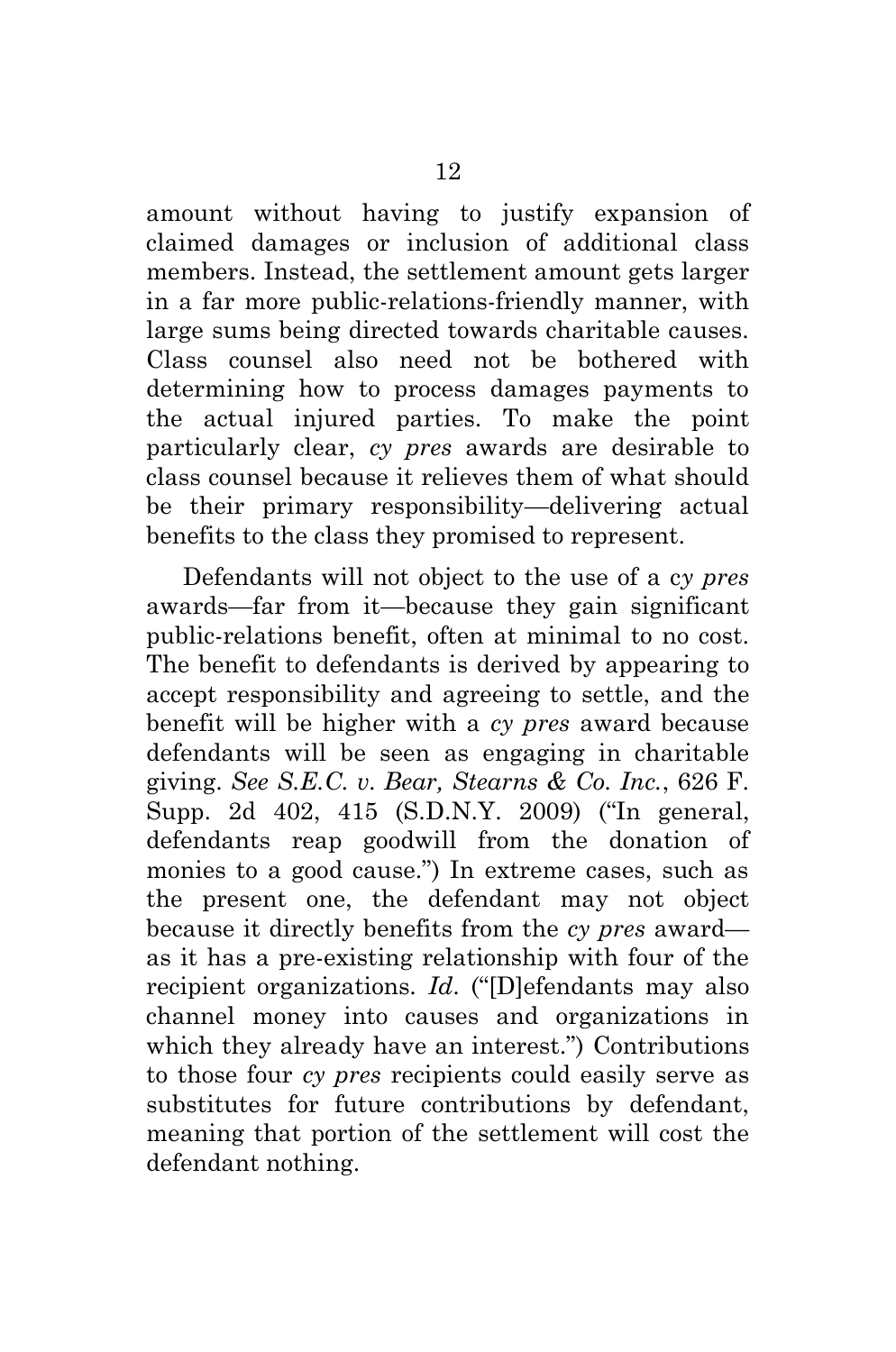It is theoretically possible that the various methods for augmenting the settlement amount are perfect substitutes, so that an increase in *cy pres* awards will be exactly offset by a reduction if attempts by class counsel to improperly increase the class size or damages calculation. But class counsel have strong incentives to increase their monetary payoff from each case in whatever way possible. The far more likely result is thus that class counsel will use *cy pres* awards at the margin, increasing total settlement awards as a means of increasing the total fee award. Only enhanced scrutiny of settlement agreements by the courts can properly counter this trend and minimize self-dealing by class counsel.

## **2. Class counsel can double-dip by choosing** *cy pres* **award recipients controlled by or benefitting class counsel.**

The use of *cy pres* awards raises a related concern over self-dealing by class counsel, that the choice of charity designated in the settlement agreement might allow class counsel to reap significant monetary and other benefits. In one case, class counsel steered \$5.1 million to the alma mater of the lead plaintiffs' lawyer. *See* Ashley Roberts, *Law School Gets \$5.1 Million to Fund New Center*, GW Hatchet, Dec. 3, 2007. Here, three of the *cy pres* recipients are the alma maters of class counsel. Cy *pres* awards can also be made to charities that have direct financial ties to class counsel or their family members—but even if there is no such direct link, counsel can benefit from "causing" the contribution,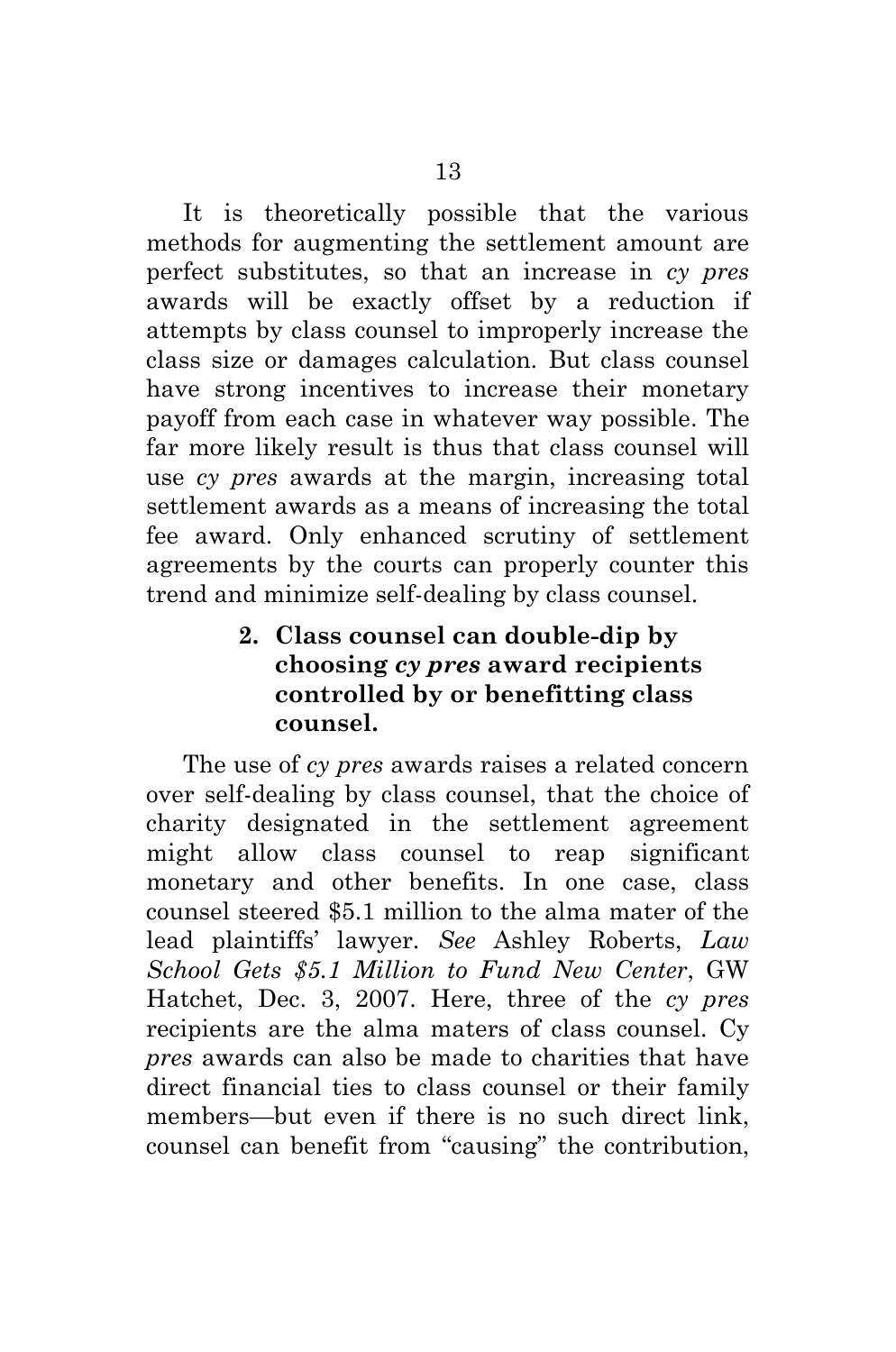generating goodwill and alleviating the annual charitable-giving goals of the lawyers involved.

#### **3. Class counsel can improperly lobby presiding judges by selecting** *cy pres* **awards that benefit them.**

Even more troubling than self-dealing by class counsel is the fact that class counsel have a strong incentive to corrupt the judicial process by engaging in a form of what public-choice economists would call "rent-seeking." In essence, class counsel can choose as the *cy pres* award a charity or charities with ties to the trial judge in an attempt to improperly encourage the court to approve the settlement. In *Fairchild v. AOL,* LLC, No. CV09-03568 CAS (PLAx) (C.D. Cal. 2009) (class action settlement agreement), for example, the *cy pres* award included payment to the Legal Aid Foundation of Los Angeles, a charity on whose board the trial judge's husband sat. Such an award might normally be a great benefit to society, but "the specter of judges and outside entities dealing in the distribution and solicitation of large sums of money creates an appearance of impropriety." *Bear Stearns*, 626 F. Supp. 2d at 415.

#### **4. Judges have an incentive to approve**  *cy pres* **awards that benefit themselves.**

Class counsel have strong incentives to engage in inappropriate rent-seeking. Worse still, judges have an incentive to succumb to rent-seeking pressures and distort their judgment and approve otherwise questionable settlements that benefit charities in which they have an interest. In other contexts, this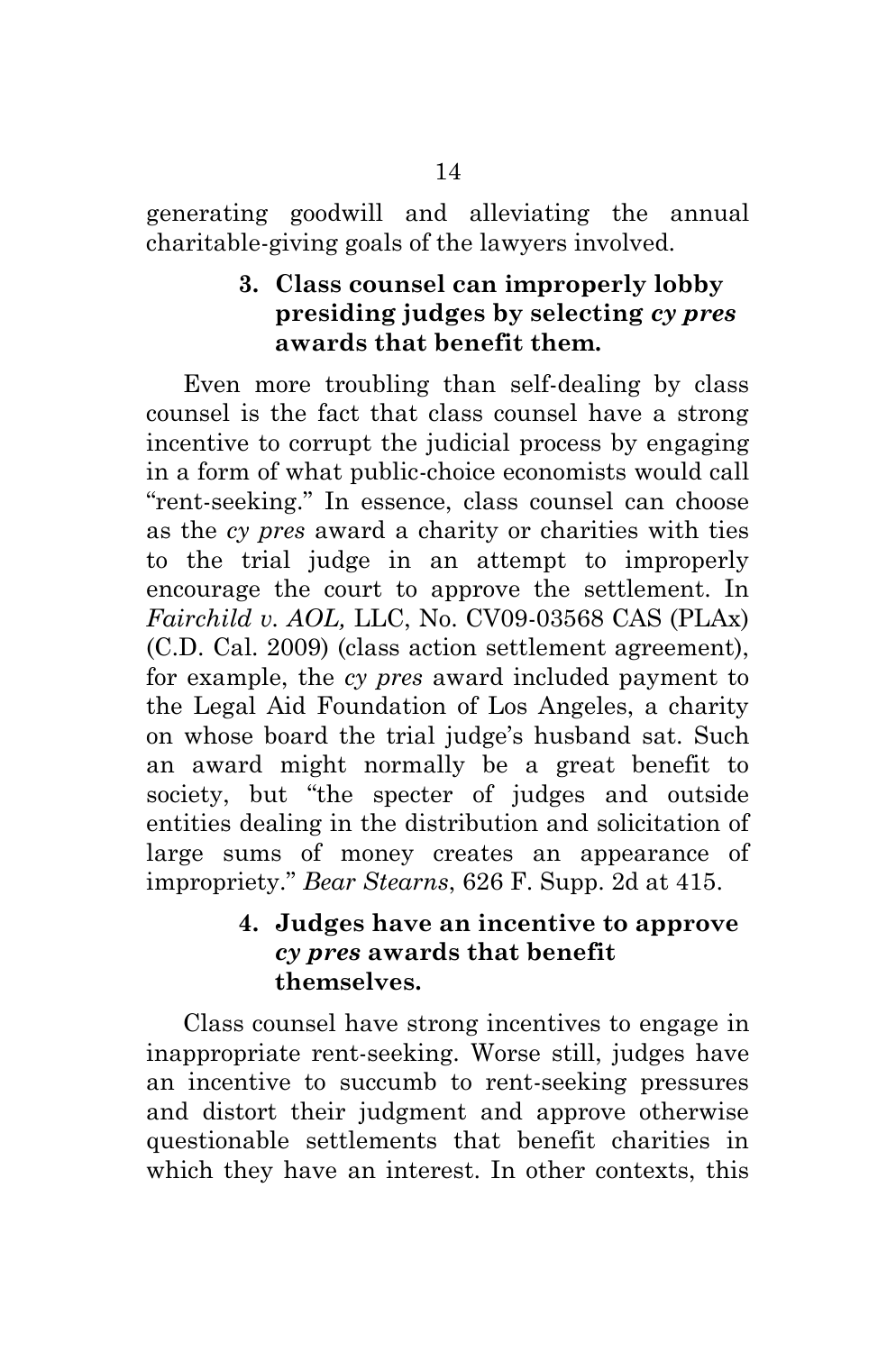could be cause for mandatory recusal. *See Caperton v. A.T. Massey Coal Co.*, 556 U.S. 868, 876 (2009) ("[T]he Due Process Clause incorporated the common-law rule that a judge must recuse himself when he has 'a direct, personal, substantial, pecuniary interest' in a case. This rule reflects the maxim that '[n]o man is allowed to be a judge in his own cause; because his interest would certainly bias his judgment, and, not improbably, corrupt his integrity.'") (quoting *Tumey v. Ohio*, 273 U.S. 510, 523 (1948); The Federalist No. 10). This due-process concern typically arises in the context of settlement approval, however, so the defendant has already approved and will not challenge the settlement. If the trial court fails to engage in a rigorous analysis, as was the case here, absent class members' rights will go unprotected in yet another way.

#### **5. Class members often get little or no benefit from** *cy pres* **settlements.**

All of these concerns might be overblown if class members are receiving something of reasonable value in return for the settlement of their legal claims. Hence the requirement that trial courts engage in rigorous analysis to determine whether the settlement is fair, reasonable, and adequate. In the case of *cy pres* awards, however, the award of damages to charitable organizations represents money that defendant is paying, ostensibly in restitution for injuries inflicted, but which will never be received by those who were injured. Not only are the absent class members deprived of any direct compensation for their injuries, but "[t]here is no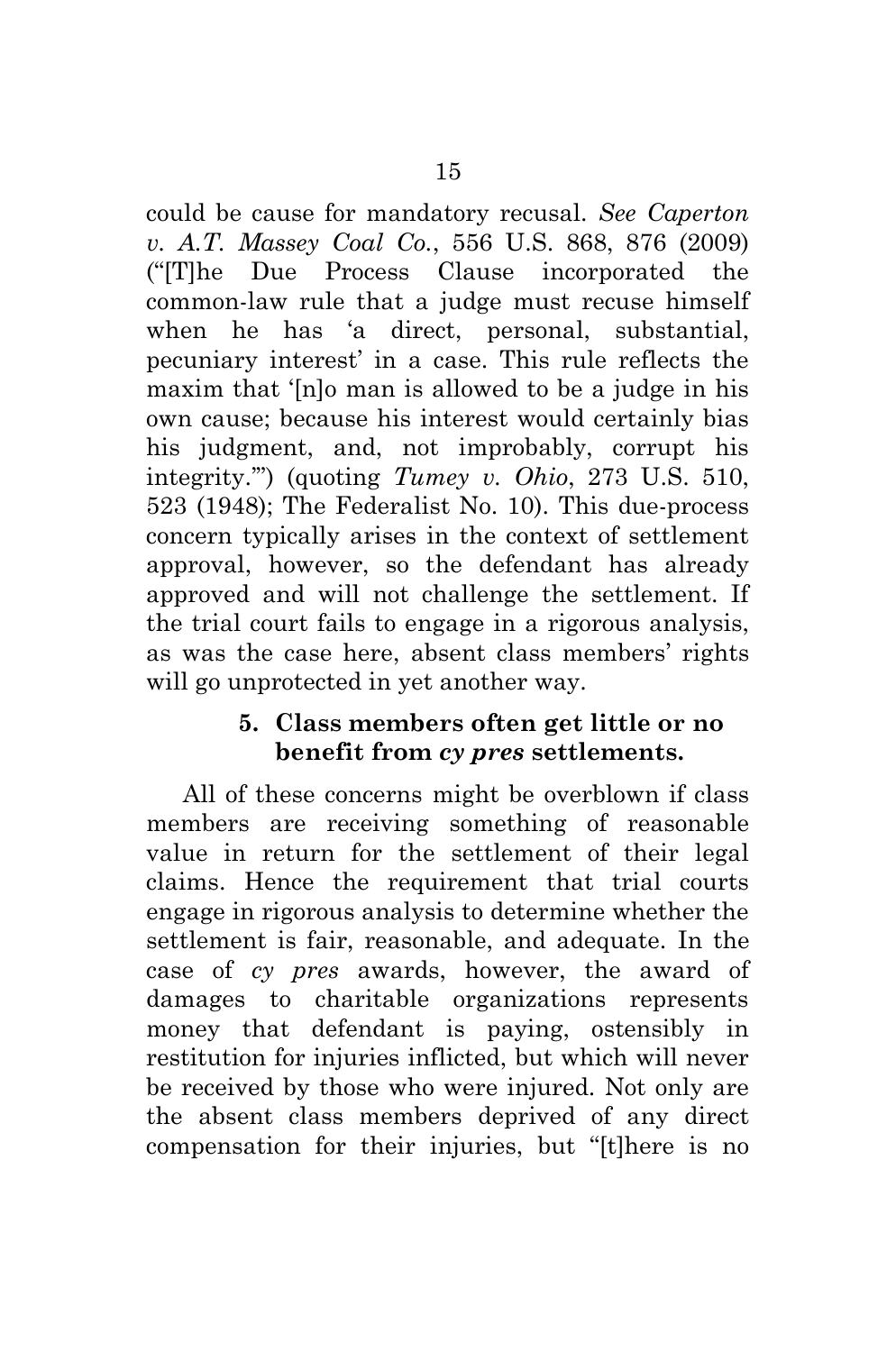indirect benefit to the class from the defendant's giving the money to someone else." *Mirfasihi*, 356 F.3d at 784. Here, the "someone else" that received the money has a prior relationship with the defendant, potentially reducing or even eliminating the net cost to defendant.

The substitution of *cy pres* awards for actual compensation to class members also begins to call into question the entire notion of class action lawsuits. "A consumer class action is superior to individual suits because it allows people with claims worth too little to justify individual suits-so called negative-value claims-to obtain the redress the law provides. But if the consumer class action is likely to provide those with individual claims no redress . . . the consumer class action is likely not superior to individual suits." *Hoffer v. Landmark Chevolet Ltd.*, 245 F.R.D. 588, 603 (S.D. Tex. 2007).

#### **E. The Court Should Require the Ninth Circuit to Honor Its Rule 23 Obligations and Avoid Deprivations of Due Process**

The lower court, in its decision to uphold approval of the settlement agreement, acknowledged its basic responsibilities under Rule 23. Pet. App. 7-8 ("we scrutinize the proceedings to discern whether the [lower] court sufficiently 'account[ed] for the possibility that class representatives and their counsel have sacrificed the interests of absent class members for their own benefit"), 10 ("we benchmark whether the district court discharged its obligation to assure that the settlement is 'fair, adequate, and free from collusion.'") It did so, however, without once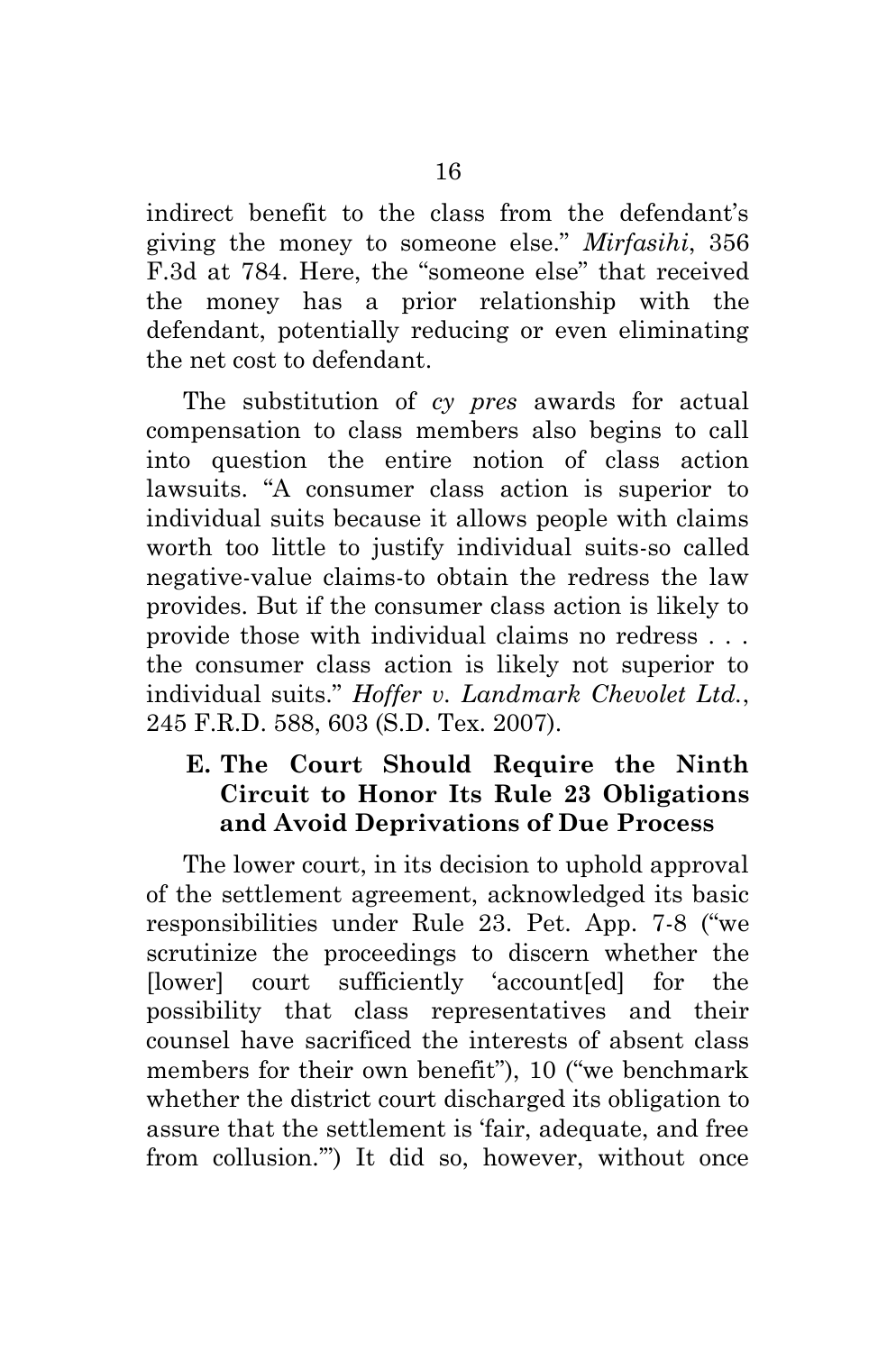mentioning the requirement of a "rigorous analysis." Having previously expressed its unwillingness to inquire too rigorously into the nature of a *cy pres* award because to do so would be "an intrusion into the private parties' negotiations [that] would be improper and disruptive to the settlement process," *Lane v. Facebook, Inc.*, 696 F.3d 811, 821 (9th Cir. 2012), the Ninth Circuit maintained its perverse standard here by "quickly dispos[ing]" of claims that a *cy pres*-only settlement appropriated the class members' legal claims for the personal benefit of class counsel and defendant. Pet. App. 8. The analysis therefore fell short of that required by Rule 23, exhibiting a fundamental misunderstanding about the impact of a *cy pres* award on the incentives faced by class counsel and defendant.

The Ninth Circuit's errors appear to derive from its refusal to acknowledge the due process risks of class actions generally, and the particular dangers of collusion present when *cy pres* awards are used. The Ninth Circuit did acknowledge that "*cy pres*-only settlements are considered the exception, not the rule," Pet. App. 8, but still approved the settlement in cursory fashion merely because the district court had found the settlement fund to be nondistributable. *Id.* By so doing, the Ninth Circuit effectively abdicated its review responsibilities because class counsel and defendants decide what the settlement fund should be. Class counsel and defendants, preferring *cy pres*-only awards for the reasons described *supra*, face a straightforward calculus problem—maximize the settlement and resulting fee award, subject to the constraint of the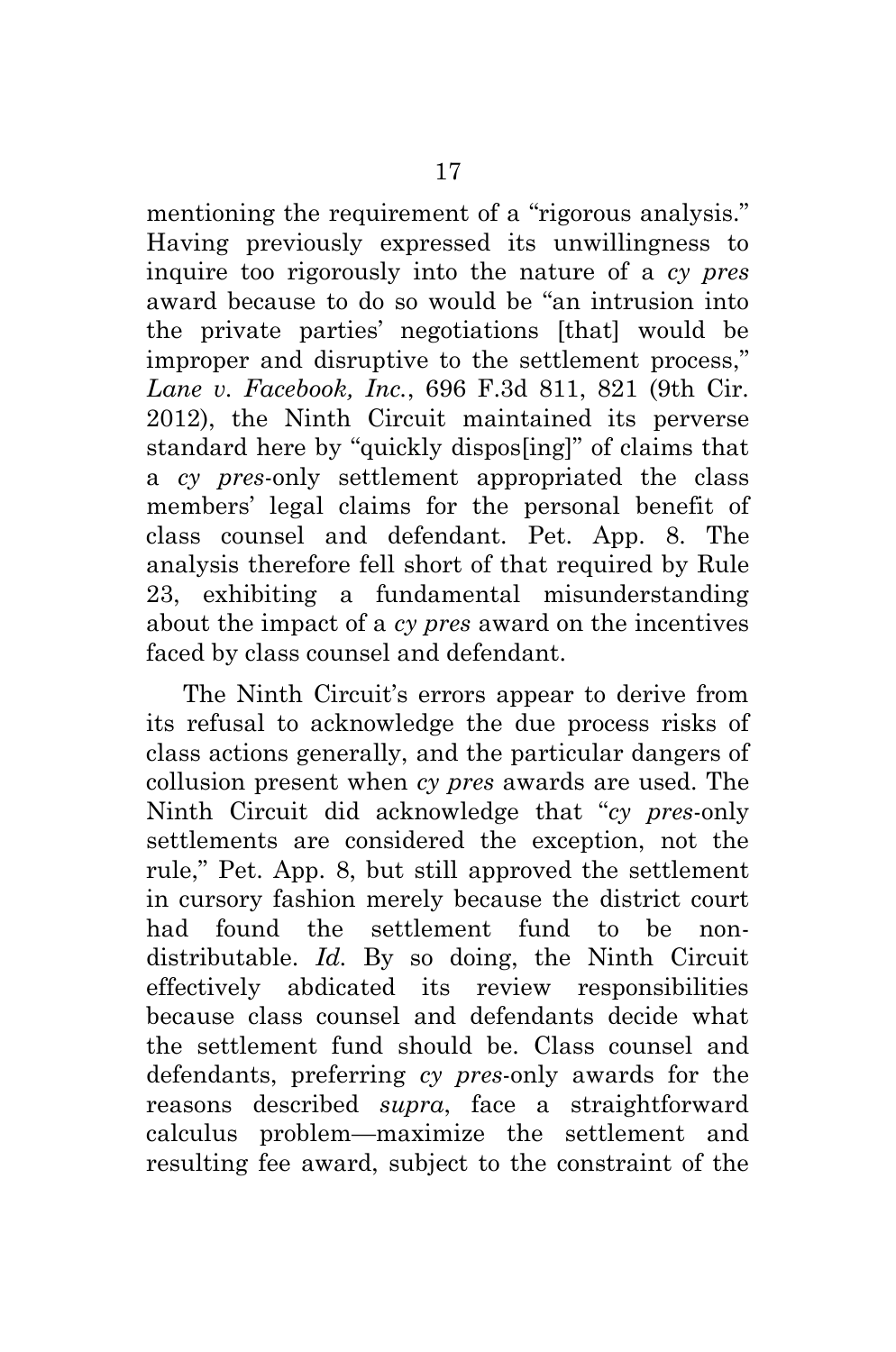settlement fund being non-distributable. Having done so, class counsel and defendants will be assured that the Ninth Circuit will "quickly" approve whatever collusive *cy pres* award is put before it.

Oddly, the court justified its decision by noting the district court's finding that plaintiffs' claims were "shak[y]." Pet. App. 9. It is not entirely clear why the Ninth Circuit believed that the potentially frivolous nature of class counsel's claims was sufficient to justify approval of a settlement of those claims, complete with exorbitant fees to class counsel, without the rigorous analysis required by law.

When addressing the objections raised with regard to the choice of *cy pres* recipients, the Ninth Circuit correctly articulated the risk of using *cy pres* awards—the process of selecting award recipients might "answer to the whims and self-interests of the parties, their counsel, or the court." Pet. App. 12 (citing *Nachshin v. AOL, LLC*, 663 F.3d 1034, 1038- 39 (9th Cir. 2011)). Once again, however, the lower court failed to engage in a rigorous analysis—or even mention the requirement—a decision which fell short of the required "higher level of scrutiny for evidence of collusion or other conflicts of interest." Pet. App. 25 (Wallace, J., dissenting) (citing *In re Bluetooth Headset Prod. Liab. Litig.*, 654 F.3d 935, 946 (9th Cir. 2011).) That the lower court failed to engage in any form of rigorous analysis is made worse by its acknowledgement that "the district court cannot as effectively monitor for collusion and other abuses." Pet. App. 7. To summarize, even though the Ninth Circuit knew that collusion was more likely in this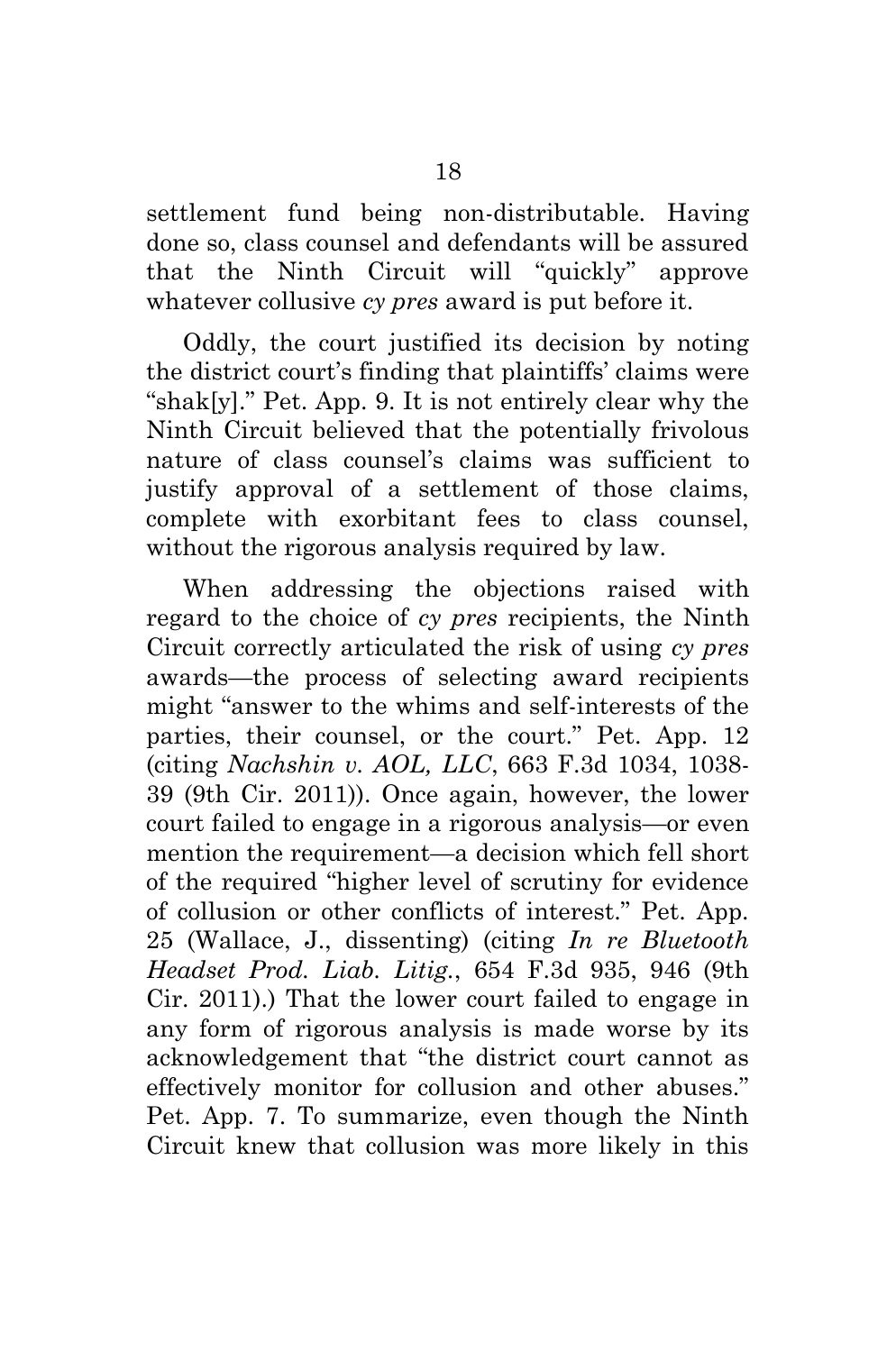case, that the district court was ill-equipped to prevent collusion, and that prevention of collusion was one of the lower court's primary tasks, it refused to actively look for collusion.

Had the Ninth Circuit chosen to take its responsibility seriously, evidence of collusion was easily identifiable. The district court had approved the selection by class counsel of three of their alma maters and four groups that had previously received funds from defendant, a practice previously described by the lower court as "unseemly," *Nachshin*, 663 F.3d at 1039, but accepted in this case without a moment's hesitation. Instead of engaging in any substantive analysis, the lower court justified the district court's conclusion merely by comparing it to its previous approval of a *cy pres* award to an entity controlled by defendant. *Lane*, 696 F.3d at 817. Compared to that appalling approval of naked self-dealing by—and collusion between—class counsel and a defendant, almost anything would appear mild, but such a cursory reference hardly satisfies the due process to which absent class members are entitled.

If allowed to remain as Ninth Circuit precedent, this decision will lead to greater levels of self-dealing by class counsel, greater levels of collusion between class counsel and defendants, and greater rentseeking pressures on judges to corrupt their rulings for personal gain. These deprivations of due process will not be limited to those living in the Ninth Circuit, however, because class counsel nationwide will choose to file claims in whichever forum has exhibited the least desire to police self-dealing.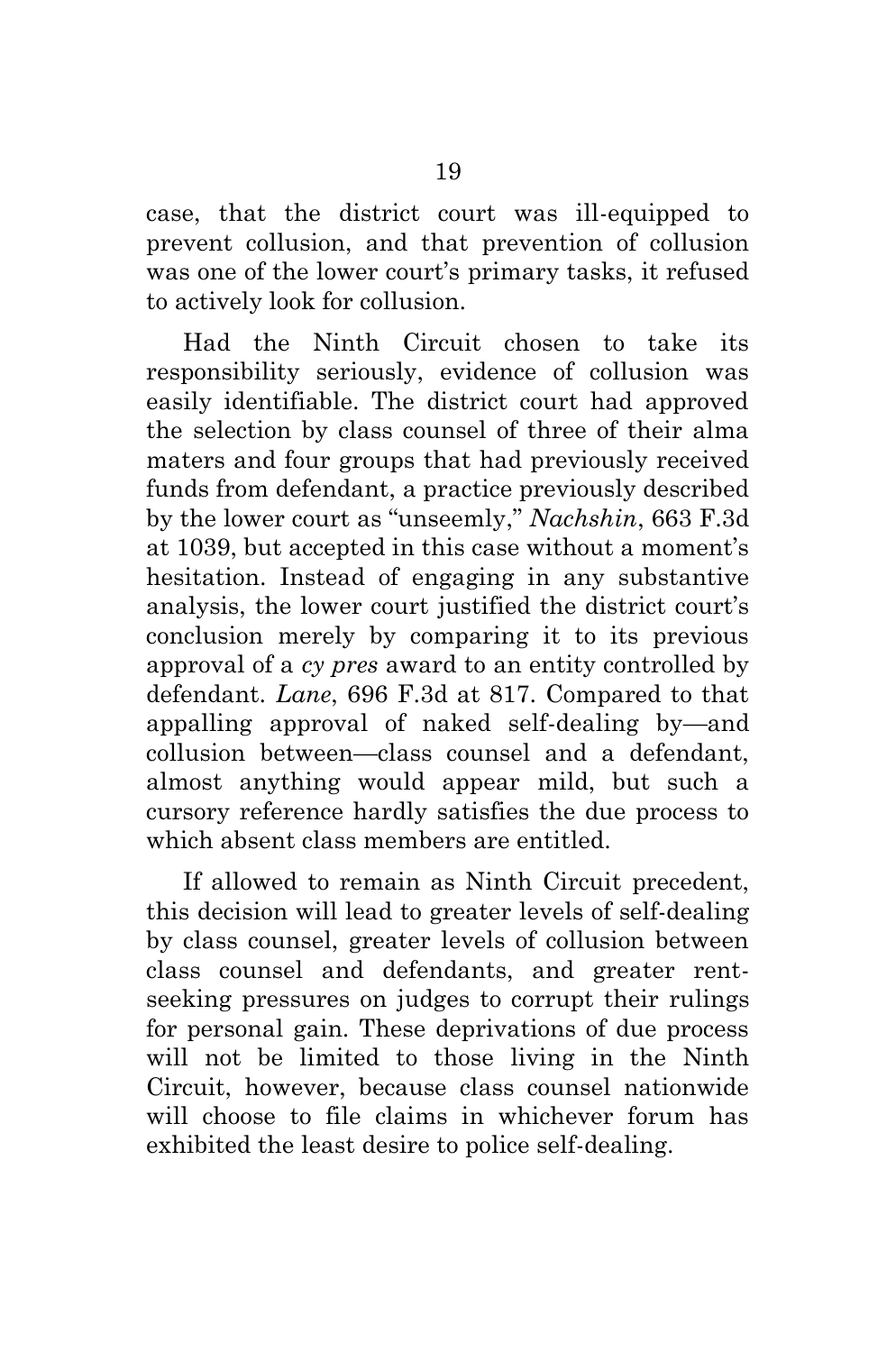## **II. USE OF** *CY PRES* **AWARDS IN CLASS-ACTION SETTLEMENTS COMPELS CLASS MEMBERS TO SUPPORT SPEECH WITH WHICH THEY MAY DISAGREE, IN VIOLATION OF THE FIRST AMENDMENT**

When a class action is settled, the damages funds belong solely to the class members. *Klier v. Elf Atochem North America, Inc.*, 658 F.3d 468, 474 (5th Cir. 2011). When a trial court approves a *cy pres* award, therefore, it ratifies a mandatory transfer of value from class members to a charitable organization. That organization will use the funds provided by the settlement agreement to pursue its own goals, including (understandably) by engaging in various forms of speech. In effect, the court forces class members to support groups whose views may be disagreeable to them. *See Knox*, 132 S. Ct. at 2289 ("Closely related to compelled speech . . . is compelled funding of other private speakers or groups.").

This type of *cy pres* imprimatur is problematic because the Court has held that the government "may not . . . compel the endorsement of ideas that it approves." *Knox*, 132 S. Ct. at 2288. "First Amendment values are at serious risk if the government can compel a particular citizen, or a discrete group of citizens, to pay special subsidies for speech on the side that it favors." *United States v. United Foods, Inc.*, 533 U.S. 405, 411 (2001).

The Court has approved a narrow class of compelled speech which might not violate the First Amendment: When the government implements a comprehensive regulatory scheme that mandates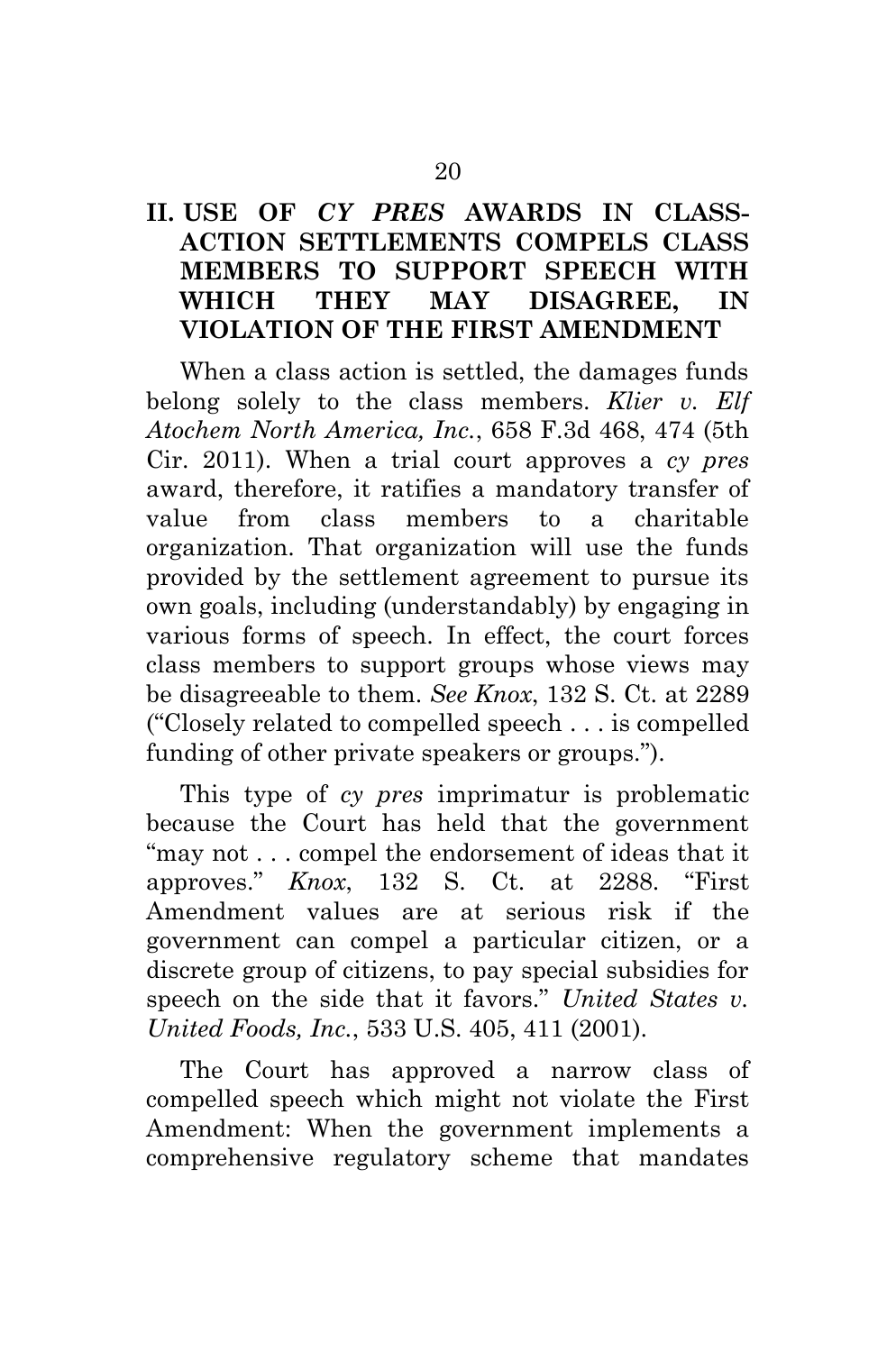association among a defined group—such as a trade or professional association—compelled contributions for the benefit of that group may be allowed. *Id*. And even then, the contribution can only be sustained "insofar as [it is] a necessary incident of the larger regulatory purpose which justified the required association." *Id*. (internal quotation marks omitted).

To state the obvious, the forced subsidization of charitable organization that arises from *cy pres* awards does not meet the initial criteria for that narrow class of permissible compelled speech. Class actions are governed by Rule 23 and the diverse laws that give rise to legal claims, not a comprehensive regulatory scheme. Likewise, association among class members is voluntary, even if not based on full and meaningful consent. *See supra* at I.A.

The Court has also expressed doubts about the use of opt-out systems given compulsory subsidies. *See Knox*, 132 S. Ct. at 2290-96. While there are significant differences between the context here and that of *Knox*, certain principles are the same, such as that courts "do not presume acquiescence in the loss of fundamental rights." *Id*. at 2290. "Once it is recognized, as our cases have, that a nonmember cannot be forced to fund a union's political or ideological activities, what is the justification for putting the burden on the nonmember to opt out of making such a payment?" *Id*. Similarly, class members should not be forced to subsidize class counsel's, defendants', or the judges' charitable goals.

Whether or not an opt-out mechanism is proper for a traditional class action, once a *cy pres* award is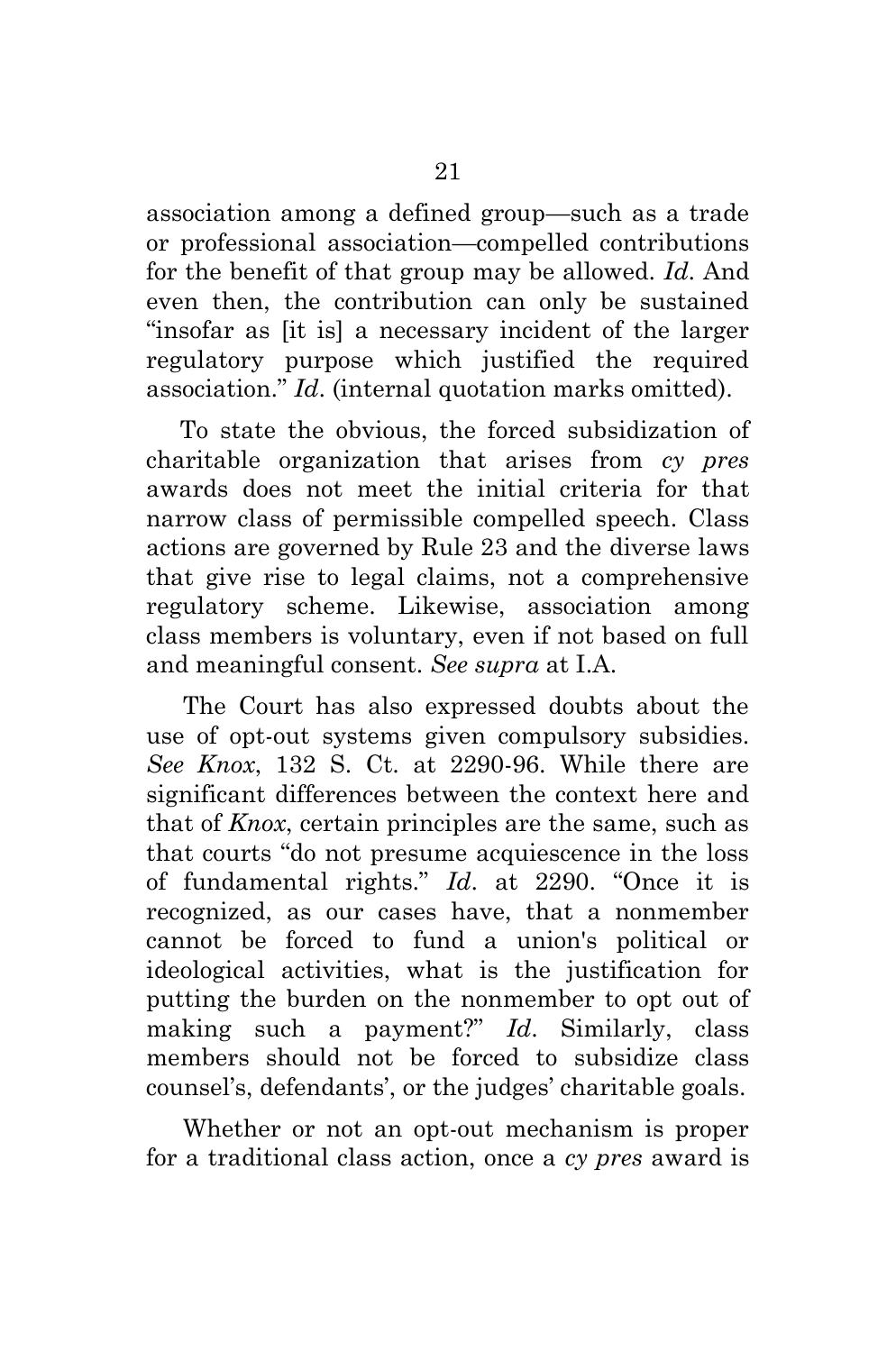introduced, an opt-in mechanism is needed because courts can no longer presume acquiescence by class members in the loss of their First Amendment rights.

## **A. Class Members Are Likely to Be Diverse in Their Political and Social Views, while** *Cy Pres* **Award Recipients Are Likely to Share the Views of Class Counsel, Defendants, and the District Court**

In order for a class action to be certified, the class has to be "so numerous that the joinder of all members is impracticable." Fed. R. Civ. P. 23(a)(1). The only required commonality between members of the class pertains to their legal claims, not their personal preferences, or political persuasion. It would therefore be truly extraordinary if members of the class were uniform in their preferences for charitable giving. Some class members could be misanthropes, preferring to avoid all philanthropy. Most class members might agree with the notion of charitable giving generally, but would disagree as to the type of organizations that were worthy of financial support. In light of this diversity of views among class members, it is inappropriate for class counsel and defendants to presume to select a "worthy" charities to be the recipients of funds that represent damages owed to class members.

That a trial or appellate court sanctions the choice is immaterial to the question of class members' First Amendment rights to be free from compelled speech. Such a government imprimatur simply adds one additional external entity that has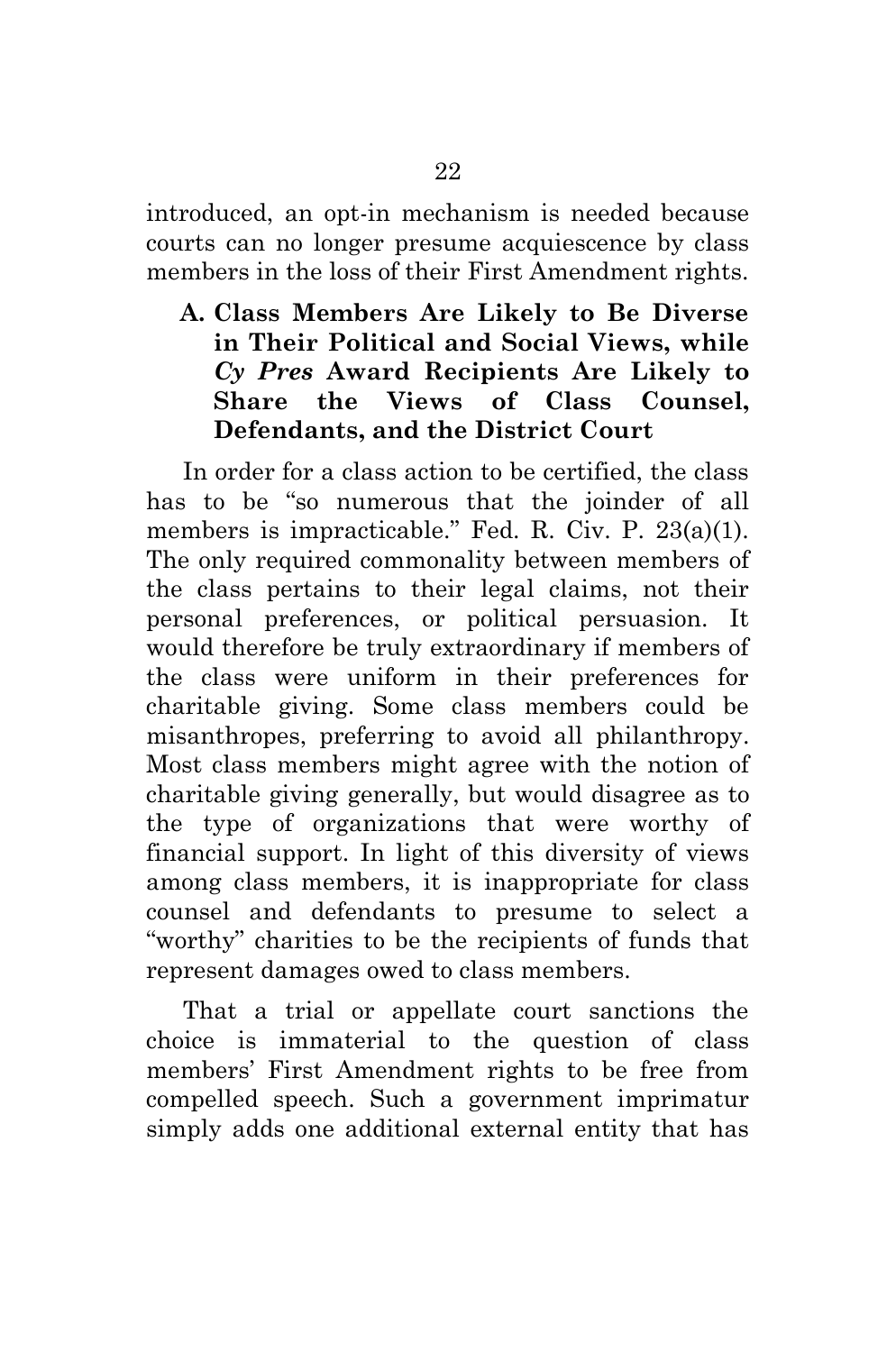"approved" the compelled speech, but it does not render the nature of the speech voluntary.

**B. If** *Cy Pres* **Funds Are at All Controlled by Defendants, Class Members Will Be Forced to Support the Views of the Those Who Caused Their Injury, and May Even Be Compelled to Support a Repetition of the Actions That Resulted in That Injury**

One thing that class members must have in common is an injury caused by the defendant. Fed. R. Civ. P. 23(a)(3); *Comcast Corp. v. Behrend*, 133 S. Ct. 1426, 1432 (2013). The result of a fair and just trial should be a transfer of wealth from perpetrator to victim, not the other way around. As a result of the settlement, the defendant admits—impliedly or explicitly—that the victims have a legal right to restitution. To compel the class members to return their rightful compensation to the one who injured them is repugnant to basic principles of justice and fairness and is a particularly pernicious example of Thomas Jefferson's adage that "to compel a man to furnish contributions of money for the propagation of opinions which he disbelieves, is sinful and tyrannical." Irving Brant, James Madison: The Nationalist 354 (1948) (quoted by *Abood v. Detroit Bd. of Educ.*, 431 U.S. 209, 235 n.31 (1977)).

To add insult to injury—quite literally—the money that should have made the class members whole is, instead, used to burnish the publicrelations image of the one who inflicted the damages that gave rise to the lawsuit.